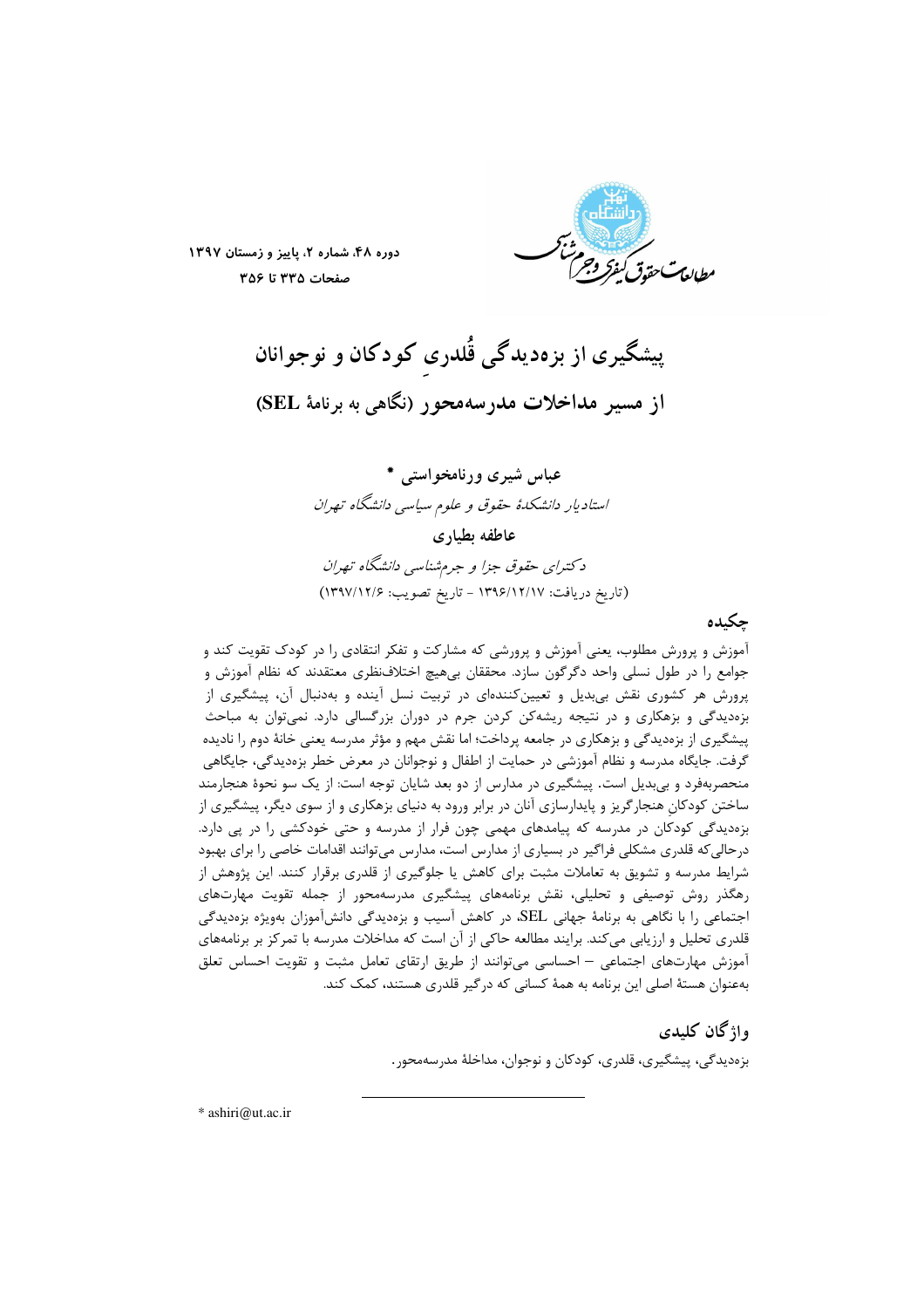طابع تحقوق كنفركه وجرم شيحم دوره ۴۸، شماره ۲، بابیز و زمستان ۱۳۹۷

### مقدمه

امروزه پیشگیری از وقوع جرم و بزهدیدگی، محور اصلی مطالعات و بحثهای صاحب نظران در علوم جنایی و از اهداف سیاست جنایی<sup>۱</sup> کارامد است.<sup>۲</sup>همانطورکه برنامههای پیشگیری در برابر رفتارهای منحرفانه یا مجرمانه از سوی اطفال و نوجوانان، از طریق حذف و خنثی سازی عوامل ایجاد و تکوین رفتارهای ضداجتماعی قابل اجرا هستند، به همین ترتیب این برنامهها در پیشگیری از بزهدیدگی و سوءاستفاده قرار گرفتن کودکان و نوجوانان با روش حذف و خنثی سازی عوامل بزەديدەزا نيز مؤثرند. نهاد تعليم و تربيت نهادى است كه در سياست جنايي پيشگيرى از بزەديدگى می تواند مؤثر واقع شود. بخشی از فرایند تعلیم و تربیت در چارچوب کلی جامعه تحقق می یابد؛ مثلاً از طريق وسايل ارتباطجمعي، اما قسمت اعظم فرايند تعليم و تربيت در محيط مدرسه رخ میدهد. آنچه در مدرسه آموخته میشود، به آنچه آموزش داده میشود، محدود نیست. در این مرحله میتوان به این سؤال که چه چیزی در مدرسه آموخته میشود، یک جواب فرضی داد و آن این است که دانشآموزان یاد میگیرند تا اصول رفتاری یا هنجارهای اجتماعی را پذیرا شوند و براساس آنها عمل کنند. نکتهٔ مهم این است که پذیرش هنجارهای اجتماعی فقط یکی از نتایج حضور در مدرسه است. در واقع، آنچه در مدرسه و نظام آموزش رسمی میآموزند، شامل موارد بیشماری از جمله دانش، مهارت و همچنین هنجارها و اصول رفتاری نظیر هنجارهای استقلال و موفقیت است. شاید بتوان گفت انتقال دانش و مهارت، کارکرد آشکار حضور در مدرسه است، اما در اغلب موارد، یادگیری هنجارهای رفتاری، کارکرد پنهان آن است (ءلاقهبند،۴۲:۷۵).

از طرفی دادههای علمی، کودکی را دورهای حیاتی در شکل گیری شخصیت و رفتارهای اجتماعی فرد میدانند (Cho,2000:65). رفتارهای مسئلهدار در دوران کودکی و نوجوانی بهای سنگینی برای رفاه کودک و عدالت جنایی کودکان و نوجوانان بههمراه دارد. همچنین هزینههای هنگفت به افراد، خانوادهها و دیگر دستاندرکاران درگیر با این معضل تحمیل میکند. یکی از راههای پیشگیری که در کاهش رفتارهای مسئلهساز کودکان موفق و مؤثر نشان داده شده که در آینده میتواند به کاهش بزهکاری و یا بزهدیدگی آنان منجر شود، آموزش در محیط مدرسه است. امروزه روشن شده که کودکان پس از ورود به مدرسه شروع به یادگیری و توسعهٔ ظرفیتهای رفتاری و شناختی کرده و در سنین آغازین زندگی خود با سرعت اعجابآوری مراحل این رشد را

١. سياست جنايي عبارت است از: كليهٔ اقدامهاي سركوبگرانه (كيفري و غيركيفري) و پيشگيرانه با ماهيتهاي مختلف كه دولت و .<br>جامعهٔ مدنی هر یک بهطور مستقل و یا با مشارکت سازمان ِافتهٔ یکدیگر، از آنها در قالب روشهای مختلف بهمنظور سرکوبی و پیشگیری از بزهکاری استفاده میکنند (نجفی ابرندآبادی، ۱۳۹۴: ۱۶).

۲. رهنمودهای سازمان ملل در خصوص پیشگیری از جرم که در سالهای ۱۹۹۵ و ۲۰۰۲ به تصویب شورای اقتصادی و اجتماعی سازمان ملل رسید، پیشگیری را اینچنین تعریف کرده است: پیشگیری مجموعه اقدامات و راهبردهایی است که بهمنظور کاستن از خطر ارتکاب جرم و تأثیرات بالقوه زیانبار جرائم بر افراد و جامعه – از جمله ترس از جرم- انجام میگیرد و از طریق مداخله و یا تأثیر بر عوامل ایجادکنندهٔ جرائم به انجام میرسد (جوان جعفری و سیدزاده ثانی، ۱۳۹۱: ۳۲).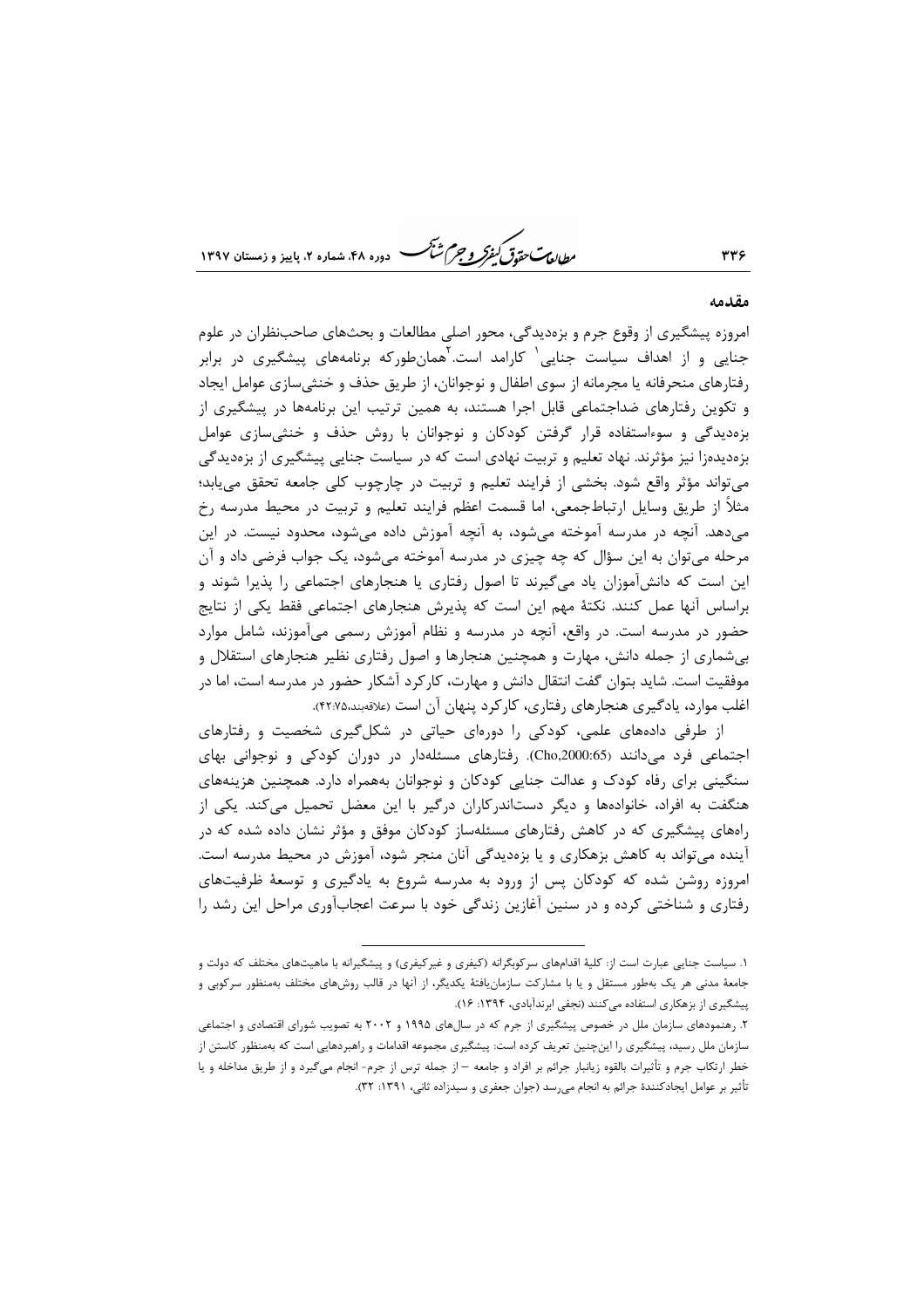طی میکنند، به این ترتیب آموزش دوران مدرسه، فرصت بی سابقهای برای اجرای برنامههای پیشگیری از جرم و بزهدیدگی در میان جمعیت چشمگیری از کودکان دنیاست. بهطور کلی علم پیشگیری در سالهای نخست حیات خود، تحولات مهمی را در دهههای اخیر رقم زده است. دلایل جدیدی در خصوص تأثیر برنامههای مداخلهای مدرسه با هدف پیشگیری از رفتارهای نابهنجار و ارتکاب جرم در آینده فراهم آمده است. برای نمونه برنامههای درسی مرتبط با مهارتهای اجتماعی در یی ایجاد تغییر در معلمان و والدین بودهاند و در این زمینه موفق هم نشان دادهاند و به شکل ملموسی رفتارهای پرخاشگرانه را کاستهاند (فردریش و دوریس،۲۰۱۱،۱۵۱۱). از آنجا که بزهدیدگی روی دیگر سکهٔ بزهکاری است، بهنظر می آید اثرات برنامههای آموزشی بهخصوص آموزش مهارتهای اجتماعی در پیشگیری از بزهدیدگی کودکان در آینده مؤثر واقع شود.

با توجه به اینکه ترسیم مرزهای نظام آموزش و پرورش در یک کشور با توجه به فلسفهٔ وجودی آن نظام و کارکردهای مورد انتظار از آن صورت می پذیرد، ازاین و هر کشوری متناسب با وضعیت فرهنگی، علمی، اقتصادی و … کارکردهایی را برای نظام آموزشی تعریف کرده است؛ از جمله تحکیم ارزشها، انتقال میراث فرهنگی، تحرک اجتماعی، توسعهٔ اقتصادی و رشد شخصیت؛ بنابراین کارکردهای نظام آموزشی دامنهٔ بسیار گستردهای دارد که با گذشت زمان و مقتضیات جوامع به گستردگی آن افزوده خواهد شد؛ اما دو کارکرد عمدهای که در تمامی کشورها با هر سیستم آموزشی مورد توجه قرار دارد، کارکرد جامعهپذیری ٰ و کنترلی نظام آموزشی است. ٰ

اگرچه اجتماعی شدن توسط گروهها و عوامل اجتماعی شدن صورت میپذیرد، مدارس در فرایند اجتماعی شدن نقش بسزایی دارند. آموزش در مدارس فرایندی رسمی است، برنامهٔ معینی وجود دارد که باید از دروس فراگرفته شوند. در کنار برنامهٔ آموزش رسمی چیزی که یادگیری کودکان را مشروط می کند، این است که در مدارس از کودکان انتظار می رود بهموقع در کلاس حاضر باشند، در کلاس آرام باشند و مقررات انضباطی مدرسه را بپذیرند و نسبت به آن پاسخگو باشند. واکنشهای معلمان نیز بر انتظاراتی که کودکان از خودشان دارند، تأثیر میگذارد و اینها خود با تجربهٔ شغلی آنها هنگامی که مدرسه ٫ا ترک می گویند، پیوند پیدا می کند.

۱. اجتماعی شدن از مهم ترین فرایندهای زندگی انسان است که طی آن کودک ناتوان از طریق اجتماعی شدن بهتدریج به شخصی خودآگاه، دانا و ورزیده در شیوههای فرهنگی که در آن متولد شده است، تبدیل میشود. طی این جریان دانشها، ارزشها و مهارتها از نسلی به نسل دیگر منتقل میشود و این انتقال به بقای جوامع کمک میکند. در واقع جامعهپذیری نوعی جریان کنش متقابل اجتماعي است كه افراد، در خلال آن، شخصيت اجتماعي خود را بهدست ميآورند و شيوهٔ زندگي جامعهٔ خود را ميآموزند. (یان، رابرتسون (۱۳۷۲)، جامعهپذیری از طریق دو مکانیسم اصلی محقق میشود که عبارتاند از: یادگیری الگوها، هنجارها و ارزشهای فرهنگی یک محیط و دیگری درونی کردن آنها. برای مطالعهٔ بیشتر ر.ک. مهدوی، ۱۳۹۰.

۲. کنترل را توان اعمال قدرت، هدایت یا بازداشتن اعمال دیگران تعریف کردهاند. مجموعهٔ شیوهها، تدابیر و وسایلی که یک جامعه یا گروه در راه تحقق اهداف و هدایت افرادش به رعایت آداب، عادات، شعائر، مناسک و هنجارهای پذیرفتهشدهٔ خود بهکار میگیرد، کنترل اجتماعی نامیده میشود (مهدوی، پیشین:۲۴۳). نظریات کنترل بر این پیشفرض استوارند که برای کاستن از تمایل به رفتار بزهكارانه و مجرمانه بايد همهٔ افراد كنترل شوند. اين نظريه، رفتار انحرافي را نتيجهٔ كاركرد ضعيف سازوكارهاي كنترل اجتماعي (خانواده، مدرسه و قوانین) و کنترل های شخصی و درونی (وجدان، اعتمادبهنفس و خودکنترلی) می داند.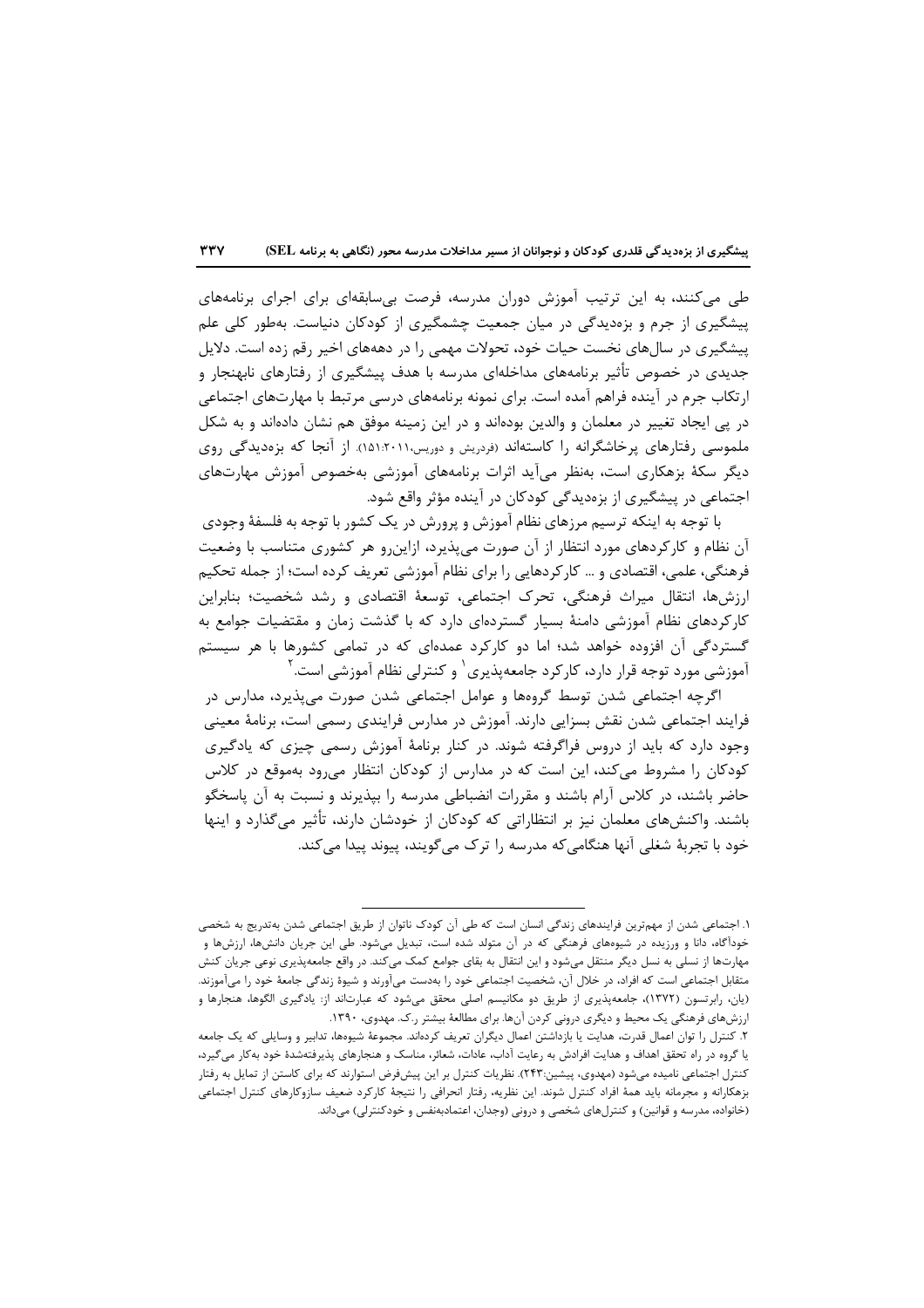ر<br>مطالعات متحقق *کفوکر و جهم شنگ* دوده ۴۸، شعاره ۲، پاییز و زمستان ۱۳۹۷

بهطور کلی مدرسه و نظام آموزشی با در نظر نگرفتن تفاوتهای فرهنگی، اجتماعی و اقتصادی دانشآموزان فرصت جامعهپذیری یکسان را برای کودک و نوجوان فراهم میکند. معلم و مشاور نیز می توانند با به کار گیری انضباط استدلالی در برابر انضباط تحکمی نقش زیادی در درونی کردن ارزش های کودک ایفا کنند (گلشنی فومنی،۱۳۷۵:۳۶:۱۳۷۵).

با این توصیف مهمترین کارکرد آموزش و پرورش در زمینهٔ پیشگیری از آسیبهای اجتماعی و بزهدیدگی، در وظیفهٔ اجتماعی کردن خلاصه میشود. زمانی مدرسه در انتقال هنجارها موفق خواهد بود که مجموعه فعالیتهای آن هماهنگ با فعالیتها و جهتگیری نهادهای اجتماعی مانند دین، خانواده و جامعه باشد. در جامعهای که وحدت روش و بینش در میان نهادهای مختلف آن کاهش یابد یا از بین برود، نمیتوان انتظاری حقیقی از مدرسه در جهت ایفای نقش خود داشته باشيم (دوركيم،۱۳۷۶).

باید توجه داشت موقعیت کودک در کلاس و مدرسه وی را در جایگاهی قرار میدهد که معلم و نظام آموزشی بتوانند علاوهبر ارائهٔ هنجارها و الگوهای رفتاری به وی و آموزش ارزشهای مسلط اجتماعی به کودکان، بر تداوم و الگوی رفتاری از سوی کودک نیز نظارت داشته باشند. مدرسه اولین مکانی است که رفتار کودک بهطور رسمی تحت کنترل قرار می گیرد. کودک در مدرسه برای اولین بار با مقررات انضباطی مواجه شده و ملزم میشود که در راستای مصالح جمعی رفتار خود را با مقررات انضباطی مدرسه منطبق سازد.

مدارس یکی از بازوهای کنترل دانش آموزان هستند و منبع کنترل بهعنوان یکی از ویژگیهای شخصیتی نقش مهمی در ارتقای سطح بهداشت روانی افراد دارد و از آنجا که خودانگاره و عزتنفس جزء مهمی در کنترل افراد است، شناسایی عوامل و نشانههایی که موجب تزلزل منبع کنترل مے شود، بحثی ضروری مے نماید. '

۱. بهنظر می رسد تجربهٔ ناکامی تحصیلی که عمدتاً در قالب عدم علاقه دانشآموز به مدرسه بهصورت غیبتهای مکرر و افت تحصیلی ظهور می یابد، از مهمترین نشانههای نقص کارکردی مدرسه است. افت تحصیلی عبارت است از هر گونه اختلالی که در روند تحصیل دانشآموزان پدید میآید. برنامهٔ آموزشی یک روند را از ابتدا تعریف میکند و گامهای مرتبط و هدفمندی را که دانشآموزان باید برای یادگیری استاندارد طی کنند، مشخص مینماید. در این صورت عدم موفقیت دانشآموزان در دستیابی به اهداف، افت تحصیلی محسوب میشود. برای آموزش و پرورش، چنینی مسئلهای ناگوار و نشانهٔ معینی از ناکارامدی نظام اجرایی آن بهشمار می ود. در این زمینه اضطرار برای فرار از افت تحصیلی، به دلواپسی بزرگی برای همهٔ عناصر یک جریان آموزشی ختم میشود. بر همین اساس باید آرمانها، سیاستها، اهداف تربیتی و موضوعات درسی را براساس نیازهای جدید اجتماعی، سیاسی، اقتصادی، نیازهای یادگیرندگان و دانش جدید تغییر داد و در طراحی برنامههای آموزشی در جهت دستیابی به اهداف تعریفشده مدرسه بایستی استعداد دانش[موزان، تواناییهای علمی معلمان و امکانات آموزشی را در نظر گرفت و در صورت بیتوجهی به این فاکتورها، مدرسه و نظام آموزشی میتواند در افت تحصیلی یک دانشآموز نقش داشته باشد. هنگامیکه دانشآموزی دچار شکست تحصیلی میشود، منبع کنترل درونی مهمی به نام عزت نفس را از دست میدهد. خودانگاره و عزت نفس نقش برجستهای در موفقیت کودک در مدرسه دارند. اگر کودک بهسبب تجربهٔ ناکامی تحصیلی، دارای خودانگارهٔ ضعیفی باشد و در مورد خود تفکر منفی داشته باشد، این امر تبدیل به پدیدهٔ پیشگویی خود تحققبخش شده که در آسیبپذیری او بسیار نقش دارد. برای مطالعهٔ بیشتر ر.ک: بیابانگرد، ۱۳۷۵: ۴-۱۳.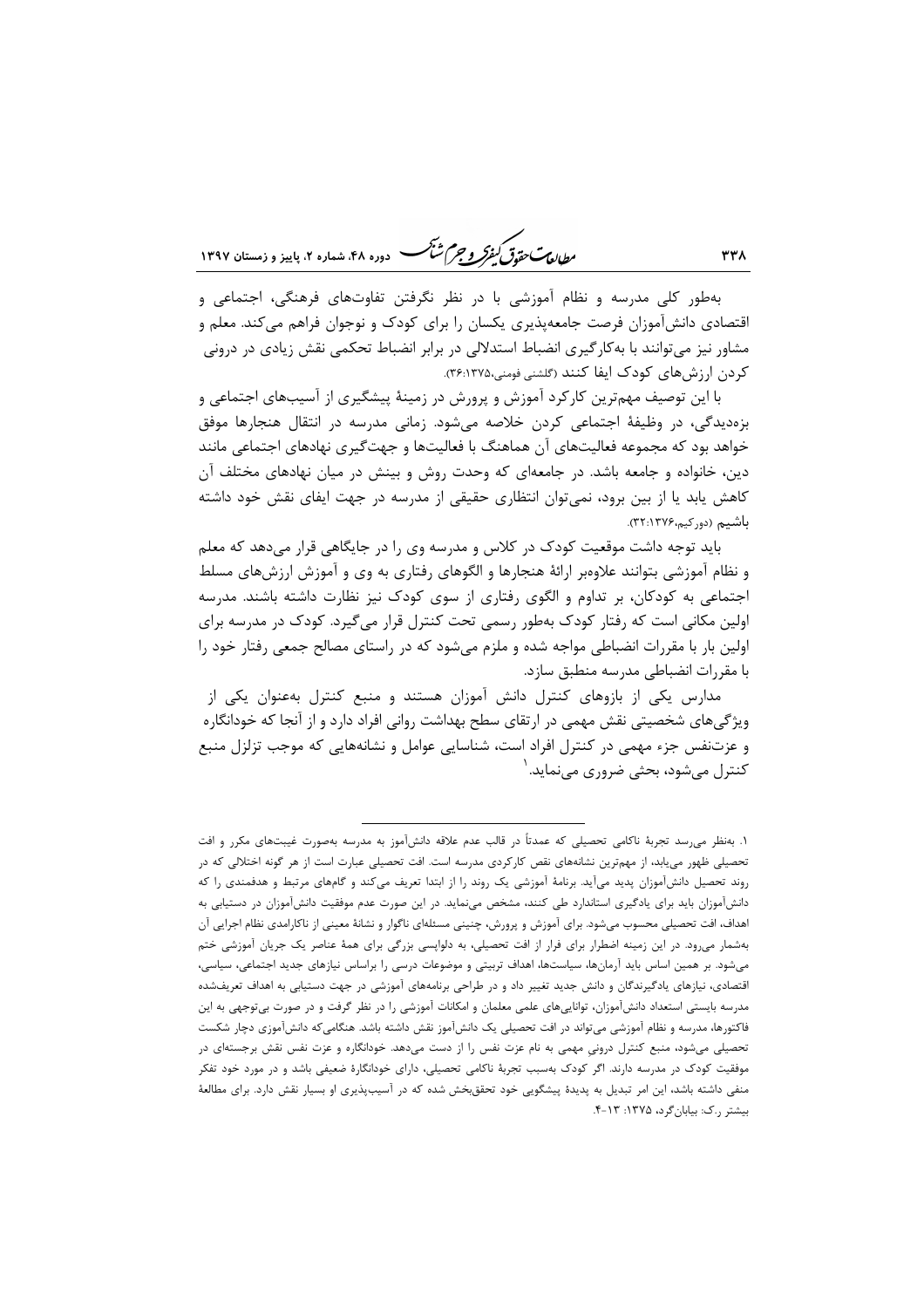معلمان که یکی از بازوهای کنترل دانشآموزان در مدارس هستند، باید در زمینهٔ مشکلات عاطفی کودکان در مدرسه آگاهی داشته و قادر باشند نشانههای دال بر اعلامخطر را بشناسند. دیگر نمي توان بهطور ساده همهٔ مشكلات كودكان در مدرسه را ناشي از تنبلي يا محيط بد خانوادگي دانست، بلکه باید در پی آن بود که علت و انگیزش سلوک و رفتار را تشخیص داد تا بتوان قدمهایی در راه حل مشکلات آنان برداشت (معظمی،۱۲۸۲:۱۳۸۲).

همچنین نقش مدرسه در کنترل شرایط ادامهٔ بقای کودک از مهمترین اجزای نقش کنترلی مدرسه است. معلم و نظام آموزشی باید با جدیت و حساسیت مراقب نوسانات تحصیلی دانشآموز باشند و بروز نشانههای افت تحصیلی را بهعنوان علائم خطری که ممکن است به جدایی کودک از نظام آموزشی منجر شود، تلقی کرده و نسبت به تقویت کودک و ترمیم نواقص منجر به افت تحصیلی وی اقدام کنند. نظام آموزشی برای ایجاد انگیزهٔ موفقیت تحصیلی در دانشآموزان در معرض خطر افت و ترک تحصیل باید تلاش کند تا با هدف\$ذاری خاص، ارزش چنین موفقیتی را در نظر آنان بالا ببرد؛ چراکه بیتوجهی معلمان و اولیای مدرسه به ایجاد انگیزهٔ موفقیت تحصیلی بهویژه در دانش آموزان در معرض خطر افت تحصیلی، آنان را بهسوی ترک تحصیل و در نهایت خطر بزەدیدگی سوق می(دهد. کنترل رفتار کودکان بەمنظور جلوگیری از بروز آسیبھای اجتماعی از جمله قلدری یا قرار گرفتن در معرض زورگویی توسط همسالان نیز از نقشهای مهم کنترلی مد, سه است (بیابانگرد،١٣٧٢:١٢).

قلدری در مدرسه از رفتارهای مشکلساز دورهٔ نوجوانی است که توجه پژوهشگران و صاحبنظران حيطهٔ روانشناسي تربيتي را در سه دههٔ اخير به خود معطوف ساخته و موضوع محوری مطالعات بسیاری بوده است. قلدری، رفتاری پرخاشگرانه یا آزاردهندهٔ تعمدانه است که توسط یک فرد یا گروهی از افراد در یک دورهٔ زمانی بهصورت مکرّر اعمال می شود و شامل عدم توازن قدرت است که در قالب رفتارهای جسمانی، کلامی و ارتباطی پدیدار میشود. در واقع زورگویی نوعی پرخاشگری همسالان است که معمولاً در مدارس رخ میدهد. عمل زورگویی هنگامی رخ میدهد که فرد برخوردار از یک امتیاز جسمی، ذهنی، یا روانشناختی، یا برخوردار از امتیازی دیگر (مثلاً تعلق به یک گروه) بدون هیچ دلیل منطقی، به شخص ضعیفتری آسیب بزند (Christie,2005:725). چندین نوع زورگویی عمده، شناخته شده است که در این میان می توان به دستههای زیر اشاره کرد: الف) زورگویی کلامی یاغیرفیزیکی ٰ مانند طعنه زدن، مسخره کردن، لقب دادن، شایعهپراکنی، ژستهای تهدیدآمیز یا غیراخلاقی، محروم کردن دیگران از حضور در گروه، فرستادن پیامهای الکترونیکی تهدیدآمیز، به هم زدن دوستیها؛ ب) زورگویی فیزیکی مانند کتک زدن، لگد زدن، از بین بردن وسایل، کمک گرفتن از یک دوست برای ضرب و شتم فردی دیگر؛ ج) آزار و مزاحمت جنسی<sup>۳</sup> که شکلی از زورگویی است که در آن قصد و نیت، تحقیر

<sup>1.</sup> verbal(non-physical) bullying

<sup>2.</sup> physical bullying

<sup>3.</sup> sexual harassment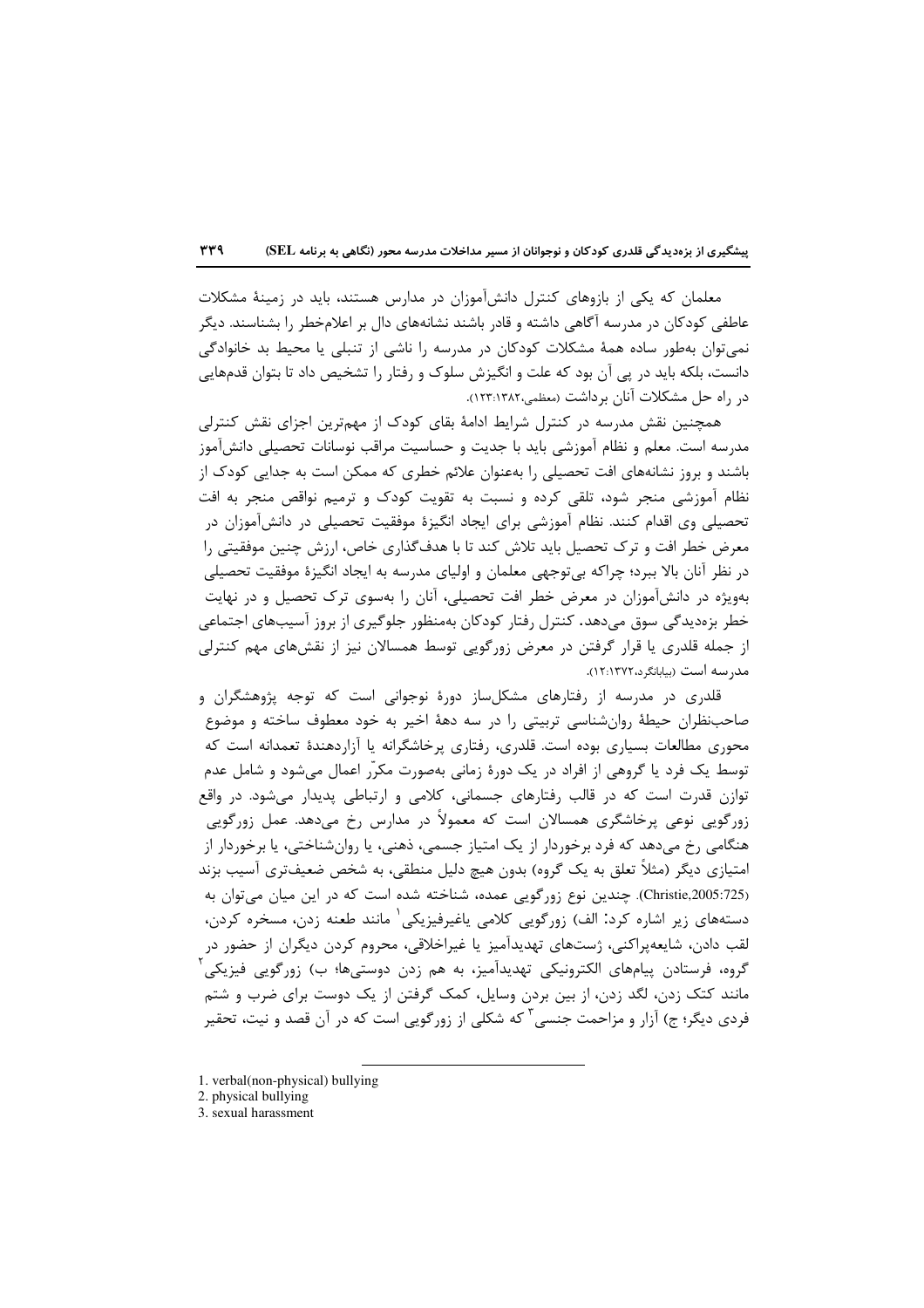ر ای<del>د آن</del> کرد در در در این کشتی در ۴۸، شماره ۲، پاییز و زمستان ۱۳۹۷

و شرمنده کردن، سرافکنده کردن یا به دست گرفتن کنترل شخص دیگری براساس گرایش جنسیتی یا جنسی است.

٣۴.

زورگویی می تواند هم برای قربانیان و هم برای آنهایی که زورگویی می کنند، آسیبهای طولانی مدت ایجاد کند. مثلاً تمایل به آزار دیدن توسط زورگویان معمولاً با عزت نفس پایین، کمرویی و احساس۱عای مربوط به انزوا، وابسته است. ترس و اضطراب بیش|زاندازه می¤واند به جزئی جداناپذیر از زندگی هرروزهٔ دانشآموزانی تبدیل شود که مورد زورگویی قرار گرفتهاند. قربانیان زورگویی در پذیرش اجتماعی، شایستگی تحصیلی و احساس کلّی ارزشمندی شخصی، در مقایسه با دانشآموزان زورگو، در سطح پایینتری هستند.(Lapan,R & Kayson:2007). به همین سبب، همهٔ مدارس موظفاند که میزان وقوع زورگویی و انواع آن را مشخص کنند و برای متوقف ساختن آن، گامهایی بردارند. ٰ هنگامی َکه زور گویی نادیده گرفته شود یا کماهمیت جلوه داده شود، دانشآموزان، پیوسته از آزار و مزاحمت در رنج خواهند بود و این چیزی است که روند آموزش را با اختلال روبهرو می سازد. ازاین رو در تحقیق پیش رو برآنیم ضمن بررسی برنامهٔ جهانی آموزش مهارتهای اجتماعی و احساسی، بازخوردهای مثبت اجرای آن را در پیشگیری از پدیدهٔ قلدری تبیین کنیم و به این پرسش اساسی پاسخ دهیم که برنامههای پیشگیری براساس استراتژی مداخلات مدرسهمحور چگونه به کاهش آسیب بین دانشآموزان منجر خواهد شد؟

الف) برنامهٔ آموزشی SEL در راستای پیشگیری از قُلدری در مدرسه

در خصوص تأثیر آموزش برنامههای مهارتهای اجتماعی در پیشگیری از بزهدیدگی می توان از برنامهٔ SEL که یک جنبش جهانی است یاد کرد که بر رشد سیستماتیک مهارتهای اجتماعی و عاطفی تأکید دارد و به کودکان در حل چالشهای زندگی خود و موفقیت در یادگیری اجتماعی و عاطفي كمك مي كند (Kelly,2007:3). SEL فرايندي است كه از طريق آن كودكان و حتى بزرگسالان دانشها و مهارتهایی را که برای سازماندهی و مدیریت عواطفشان، ایجاد ارتباط مثبت، رسیدگی سازنده به موقعیتهای چالشiا و ایجاد مسؤولیت برای تصمیمات نیاز است، بهدست میآورند.

۱. طبقه بندی SEL جهت شناسایی مهارتهای اجتماعی و عاطفی

SEL پنج طبقهبندی برای مهارتهای اجتماعی و عاطفی را شناسایی و بررسی می کند & Topping :(Barron:2007)

2. Social & Emotional Learning

۱. در یک مطالعهٔ میدانی که در بین دانشآموزان دختر دورهٔ متوسطهٔ شهر گرگان در سال ۱۳۹۶ با روش توزیع پرسشنامهٔ خودآزمون ناشناس انجام شده است، قلدری در مدرسه بین دانشآموزان ۶۷ درصد اعلام شده که این میزان پس از آسیبهای روحی و رواني بالاترين نوع آسيب بين دانش[موزان جامعهٔ آماري بوده است (آمار اعلامي مأخوذ از رسالهٔ دكترى نويسندهٔ مقالهٔ فوق با عنوان «پیشگیری اجتماعی از بزهدیدگی زنان از مسیر ارتقاء آموزش و آگاهی: مورد پژوهی بزهدیدگی های جسمی، جنسی، روانی و قلدری در بین دانشآموزان دختر دورهٔ متوسطهٔ مدارس سطح شهر گرگان و دانشجویان دختر دانشگاه علوم پزشکی گلستان با تأکید بر استراتژی غنی سازی مهارتهای اجتماعی» است.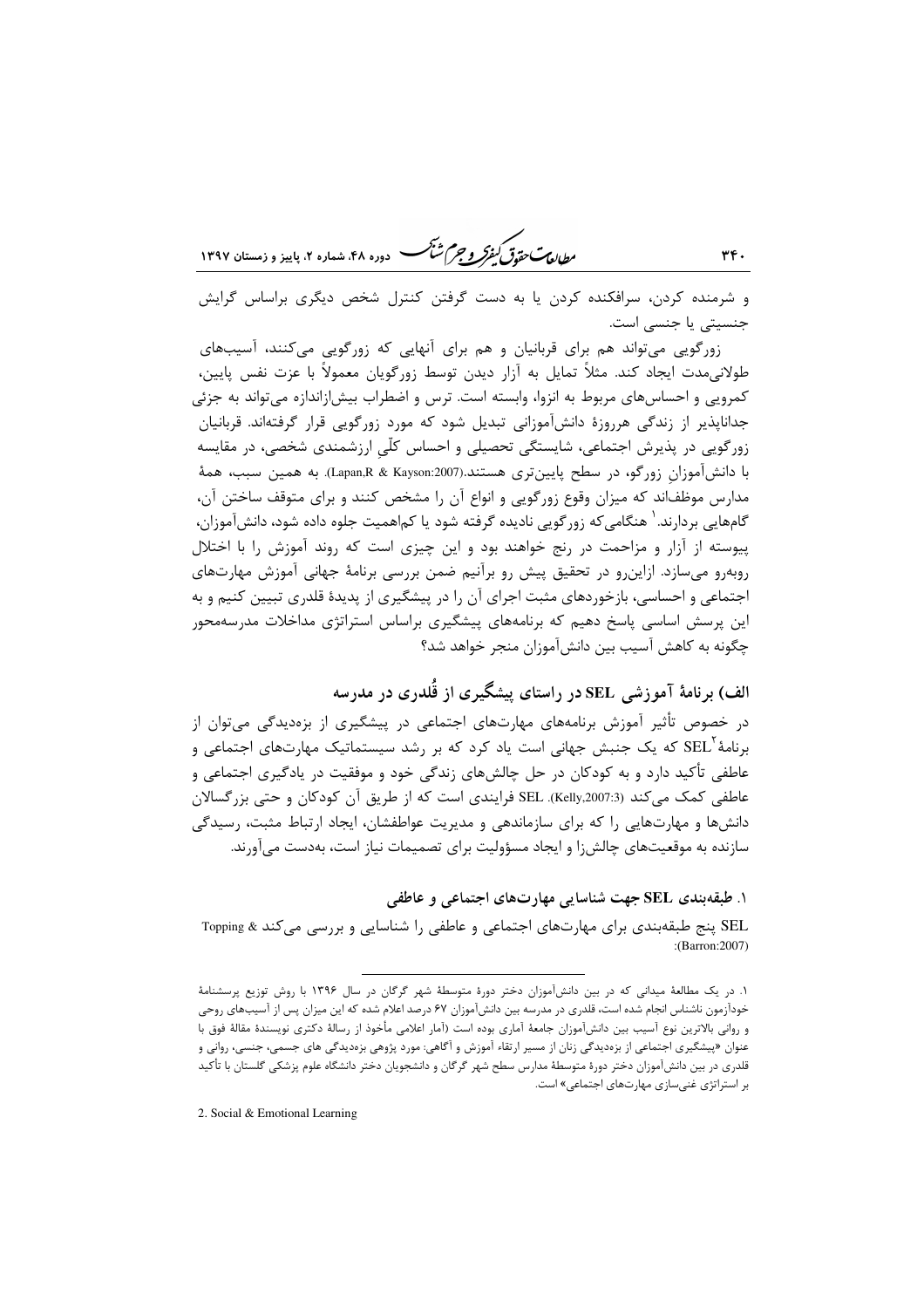1–1. **خودآگاهي:** ` شامل ارزيابي بهموقع احساسات، منافع، ارزشها، نقاط قوت، توانايي ها و حفظ احساس اعتمادبهنفس است. مثلاً یک بزهدیده قلدری ممکن است فاقد مهارت حل مسئله باشد و با فریاد زدن، گریه کردن و جیغ زدن پاسخ دهد که آسیبپذیری خود را آشکارتر و مهاجم خود را یاغی تر و زمینهٔ بزەدیدگی مجدد را فراهم می کند. آ

۲–۱. مهارت خود مدیریتی: <sup>۲</sup> به معنای تنظیم عواطف خود، ٫هبری استرس۵۱، کنترل انگیزهها، استقامت در غلبه بر موانع، تعيين اهداف شخصي، نظارت بر پيشرفت و بيان سازندهٔ عواطف است. **۳-۱. آگاهی اجتماعی:**<sup>۴</sup> بهمنزلهٔ داشتن دیدگاه و احساس همدردی با دیگران، شناخت و درک تفاوتها و شباهتهای فردی و گروهی، شناسایی و پیروی از رفتارهای اجتماعی، شناسایی و استفاده از منابع خانواده، مدرسه و جامعه است. برای مثال تماشاگر یک قلدری ممکن است با بزهدیده احساس همدردی کند و زمانی که گرایش مثبتی به بزهدیده دارد، این احساس همدردی بیشتر نمود پیدا می کند. کودکان بزهدیده دوستان کمتری دارند و دوستان آنان نیز اغلب بزهدیده هستند و حتی با کودکانی که بزهدیده نیستند، احساس دشمنی دارند. آنان بیشتر دچار انزوای اجتماعی، فاقد اعتمادبهنفس و مهارتهای مؤثر ارتباطی با همسالان خود هستند، زیرا فاقد همسالان حامیاند. در واقع با هر رویکردی که به پیشگیری از وقوع جرم و بزهدیدگی بنگریم، نمیتوان نقش و سهم ارتقای آگاهیهای اجتماعی را در سطوح و شقوق مختلف پیشگیری نادیده گرفت. ارتقای آگاهیهای اجتماعی از مهمترین استراتژیهای پیشگیری است؛ چراکه با افزایش سطح آگاهی جامعه، مردم دیگر میدانند که کدام عمل آنها میتواند ریسک بزهدیدگی را کاهش یا افزایش دهد و با افزایش سطح آگاهی، افراد مے توانند عوامل خطر در محیط اطراف خود را شناسایی کنند.<sup>۵</sup>

<sup>1.</sup> Self-Awareness

۲. پروندهٔ کلاسهٔ ۳۶....... ۹۳۰۹۹۸۰۲۳۳ شعبهٔ هشتم دادگاه کیفری یک تهران، در تاریخ ۹۳/۶/۱۹ آقای م.ک با مراجعه به آگاهی تهران شکایت خود را اینطور مطرح میکند: «اینجانب م.ک پدر عرفان از آقای م<sub>ا</sub>ز بابت تجاوز جنسی به فرزندم شکایت دارم. متهم سابقاً رانندهٔ سرویس پسرم بود که بعداً به دلیلی که نمیدانم اخراج شد. یک روز پسرم را جلوی مؤسسهٔ زبان میبیند و به او میگوید پدرت گفته تو را به خانه برسانم و با فریب وی را به خانهٔ خود میکشاند و طبق اظهارات فرزندم به وی فیلم مستهجن نشان داده و سپس به او تجاوز کرده است». در دادگاه از عرفان شرح ماوقع پرسیده میشود: «این آقا دیروز ساعت ۳ بعدازظهر وقتی از مؤسسه بیرون آمدم گفت پدرت زنگ زد که من امروز تو را به خانه برسانم. مرا به خانهٔ خودش برد، فیلم بد نشان داد و سپس با من کار زشت کرد<mark>، هرچه گریه کردم رهایم نکرد</mark> و بعد مرا در خیابان رها کرد وقتی دیر به خانه رسیدم مادرم دعوایم کرد و من واقعیت را گفتم، او یک سال پیش نیز با من چنین کاری کرده بود». مصاحبهگر: فرزندتان اظهار داشت قبلاً متهم نیز به او تجاوز کرده بود چرا پسرتان راجع به این موضوع چیزی در خانه نگفت؟ پدر بزهدیده: شاید از ترس اینکه ما دعوایش کنیم حرفی نزد. مصاحبهگر: شرایط روحی فرزندتان در حال حاضر چگونه است؟ پدر بزهدیده: متأسفانه با این ماجرا زندگی|م را باختهام چراكه شرایط روحی و روانی بد فرزندم حتی با چندین جلسه مراجعه به روانشناس بهبود نیافته و بسیار عصبی و پرخاشگر شده است. (این مصاحبه توسط نویسنده در تاریخ ۹۶/۵/۲۳ با پدر بزهدیده انجام شده است).

<sup>3.</sup> Self-Management Skills

<sup>4.</sup> Social Awareness

۵. یروندهٔ کلاسهٔ ۹۳۰۹۹۸۲۱۷۶۴۹۳۰۰۰۳ شعبهٔ هفتم دادگاه کیفری یک تهران، آقای م.ف۱۷، ساله، محصل در تاریخ ۱۳۹۲/۱۰/۱۲ با همراهی پدر خود به دادگاه مراجعه و شکایت خود را اینطور مطرح میکند: «یک شب ساعت ۱۰:۳۰ به خانه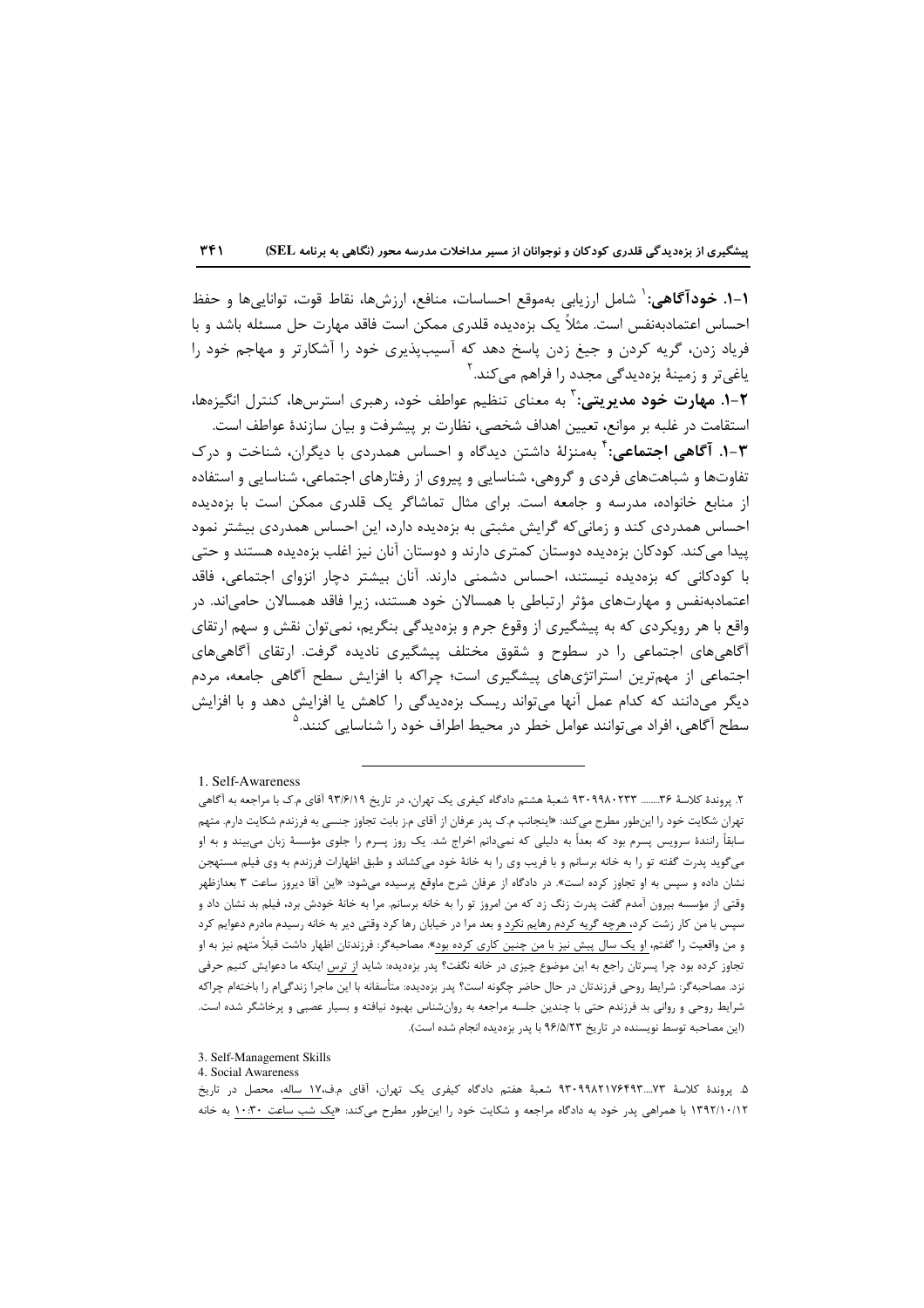ر<br>روان<del>دیمت مقد</del>قی *کنفرگر و جرم شنگ* دوره ۴۸، شماره ۲، پاییز و زمستان ۱۳۹۷

**۴-۱. مهارتهای ارتباطی:**` به معنای ایجاد و حفظ ارتباطات سالم و باارزش براساس همکاری و مقاومت در برابر فشارهای نامناسب اجتماعی، پیشگیری، مدیریت و حل تعارضهای درونشخصی است. برای مثال تحقیقات نشان می۱هد<sup>۲</sup> که داشتن دوستان بیشتر یا حداقل بهترین دوست میتواند به کودکان کمک کند بزهدیده نشوند و به وی کمک میکند بیاموزد که چگونه میتواند با همسالان ارتباط مثبت داشته باشد و توسط همسالان بیشتر مورد پذیرش قرار گیرند و همین مسئله سبب می شود هنگامی که هدف جرم قرار می گیرند، توسط همسالان مساعدت شوند.

۰۵–**۱. تصمیمگیری مسؤولانه:**۳ گرفتن تصمیمات براساس استانداردهای اخلاقی، نگرانیهای امنیتی، احترام به دیگران، در نظر گرفتن پیامدهای عمل، اعمال تصمیمات براساس مهارتهای آموختهشده، مشارکت با مدرسه و جامعهٔ خود. این مهارتها به کودکان کمک می کند زمانی که عصبانی|ند، خود را آرام کنند، یک رابطهٔ دوستانه را بنا نهند، تعارضهای ارتباطی را محترمانه حل کنند و انتخابهای امن و اخلاقی داشته باشند. برای رشد این تواناییها کودکان به محیطی نیاز دارند که در آن احساس ارزش و احترام کنند و تعامل معنادار با کسانی که مؤلفههای عاطفی و اجتماعی دارند، داشته باشند. بسیاری از برنامهها و دورههای تحصیلی SEL ساختاری مناسب برای تمرین، اعمال و استفاده از مهارتهای ارتباطی برای کودکان هستند. برنامههای SEL بهصورت هماهنگ در محدودهٔ پیشدبستانی، مدارس و دبیرستانها میتواند پیادهسازی شود. برنامه در کلاس۵های درسی و غیردرسی می تواند آموزش داده شود و مدارس و خانوادهها باید در جهت ارتقای مهارتهای عاطفی – اجتماعی با هم همکاری کنند و معلمان نیز در جهت رشد این مهارتها دور مهای آموزش حرفهای را طی کنند.

با این حال برنامههای پیشگیری SEL چارچوبی را در جهت پیشگیری از قلدری فراهم می کنند و مهمترین مؤلفههای مؤثر در جهت حل قلدری شامل آموزش والدین، برگزاری کنفرانس مدارس که آگاهی را در این زمینه افزایش میدهد و همچنین تکنیک مدیریت کلاس در جهت کشف و حل قلدری است. رویکردهای مدرسهگستر <sup>۱</sup> در برنامههای پیشگیری SEL شامل چندین گام است که در ادامه به آنها اشاره مے شود.

1. Relationship Skills

٢. براي مطالعۀ بيشتر , ک:

برمی گشتم که متهم آقای ا. م بههمراه دوستش مرا در خیابان با تهدید چاقو به پارک گلشن کشاند و در لای بوتهها با اجبار به من تجاوز کرد و دوستش از من فیلم گرفت و مرا تهدید میکنند که اگر با ما رابطه نداشته باشی آبرویت را م<u>یبریم</u>». در تاریخ ۹۴/۱۰/۲۷ آقای ش.م طی تماس با مرکز فوریتهای پلیسی از فردی ناشناس شکایت کرده و شکایت خود را این گونه مطرح می کند: «فرزندم امید ۹ ساله جهت خرید نان <u>ساعت ۷ بعدازظهر</u> از منزل خارج شده و پس از چند ساعت با حالی مضطرب برگشته و می گوید جوانی در خیابان وی را مورد آزار جنسی قرار داده است لذا از آن فرد ناشناس شکایت دارم».

Shader, Michael(2011), Risk Factors for Delinquency: An Overview, Office of Juvenil Justic & Delinquency Prevention

<sup>3.</sup> Responsible Decision Making

<sup>4.</sup> School-Wide Approaches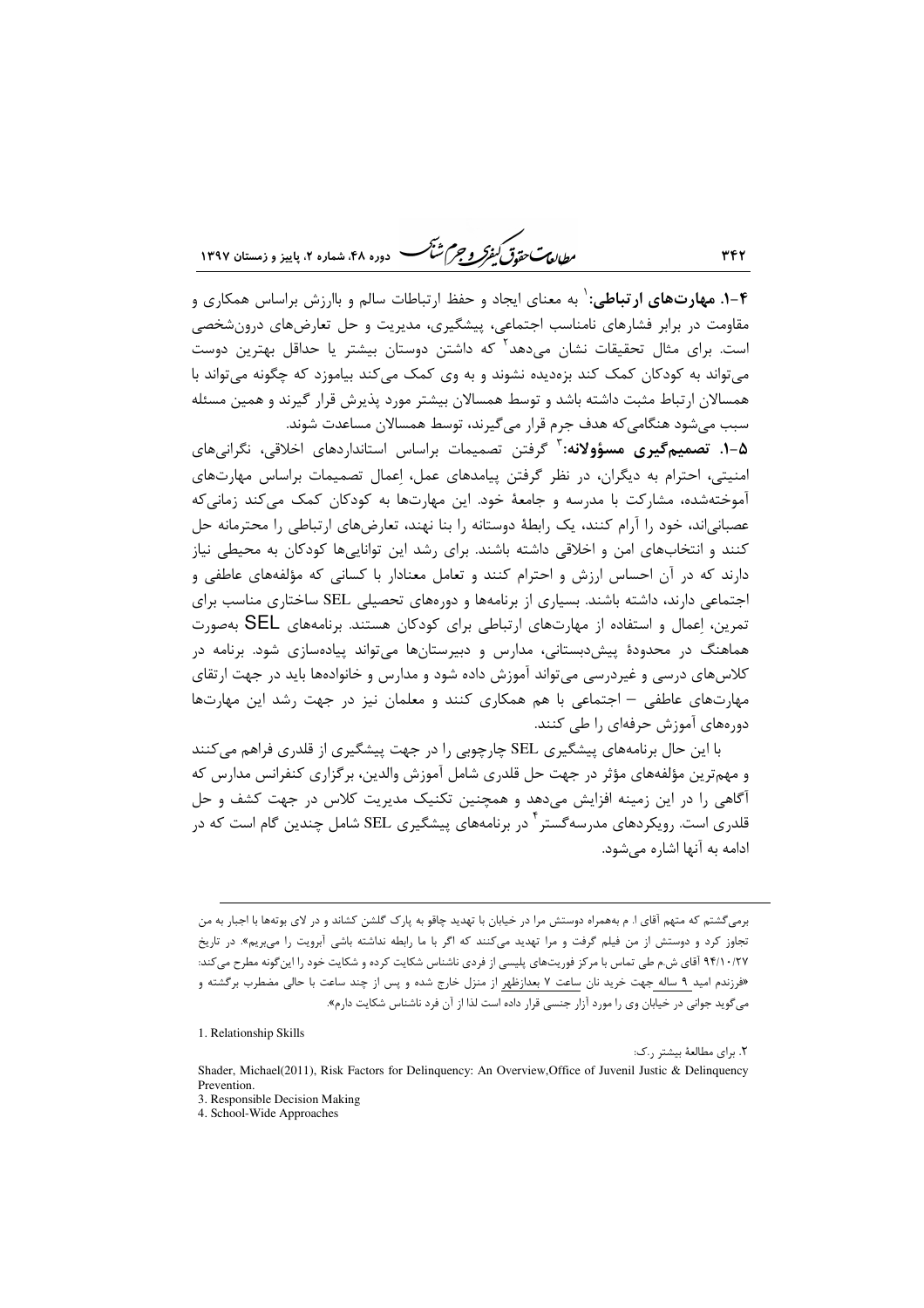## ۲. مراحل رویکردهای مدرسه گستر

1-٢. ارزیابی: نیاز است که مدرسه بررسی کند که قلدری چگونه اتفاق می افتد؟ چه انواعی دارد؟ (آزار جنسی، خشونتورزی و قلدری مجازی) و عکسالعمل دانشآموزان ارزیابی شود. بەطور کلی حل مشکلات اجتماعی بهصورت مؤثر نیازمند ارزیابی دقیق موقعیت است. بهطور مثال کودکانی که به ارتکاب قلدری تمایل دارند، در واقع تعامل اجتماعی را به غلط تفسیر می کنند که باید برای حل مسئله از روشهای خشونتآمیز استفاده کنند و به استفاده از روشهای غیرخشونتآمیز جهت حل مشکلات خود کمتر اطمینان دارند. قلدر بیشتر پیامدهای مثبت و کوتاهمدت قلدری را در نظر میگیرد و کمتر احتمال دارد پیامدهای منفی عمل خود را در نظر بگیرد. قربانیان و بزهدیدگان قلدری نیز فاقد مهارت حل مشکل بهصورت مؤثرند. بزهدیدگان بیشتر از استراتژی منفعل استفاده می کنند، مثل اجتناب و تسلیم بهجای استفاده از استراتژی مؤثر مثل درخواست کمک از سوی دیگران که همین فقدان مهارت، زمینهٔ بزەدیدگی مجدد آنان را نیز فراهم میکند.<sup>\</sup> همچنین نحوهٔ پاسخ به قلدري بسيار مهم است، چراكه پاسخ نامناسب سبب بزهديدگي پايدار مي شود و توجه به اين موضوع برای استراتژیهای مداخله ضروری است. تأثیرات منفی قلدری نشاندهندهٔ نیاز به توسعهٔ مداخلات برای جلوگیری یا کاهش وقوع این پدیده در مدارس است.

٢. آگاهی و آموزش: کارکنان مدرسه، دانشآموزان و والدین لازم است آگاه شوند از اینکه قلدری حِيست؟ انواع آن كدام است؟ و فاكتورهاى خطر كودكان كداماند؟ چه عكسالعملى بايد داشته باشند؟ نیاز است که باورهای دانشآموزان در مورد قلدری بررسی شود. آموزش والدین در تغییر سبک تربیتی مؤثر است. از آنجا که بزهدیدگان احتمال دارد به والدین خود قبل از سایرین اعتماد کنند و بزهدیدگی خود را به آنان گزارش دهند، لازم است والدین آگاه باشند که چه عکسالعملی نشان دهند و چگونه خانه و مدرسه با یکدیگر هماهنگ باشند.

۰. ۲. ارتقای تعامل مثبت بین همسالان: ایجاد فرصت برای دانشآموزان که با یکدیگر تعامل داشته باشند و حس همدردی و انسجام را بین آنان تقویت کنند تا بتوانند مهارتهای SEL را که آموختهاند، اعمال کنند. شواهد فزاینده حاکی از این است که جنبهٔ مهارتهای اجتماعی مربوط به یادگیری کودکان (شامل مهارتهای بینفردی مثل تعامل مثبت با همسالان، بازی دستهجمعی، احترام گذاشتن به سایر کودکان و مهارتهای مربوط به کار مثل رعایت نوبت، انجام دادن وظیفهٔ خود و مرتب کردن وسایل) به عملکرد مثبت آموزشی دانشآموز در مدرسه نیز کمک می کند (Mcclelland & Morrison, 2000: 307)

۴. ۲. بهبود فضای کلاس و ایجاد احساس تعلق به مدرسه: معلمان نقش مهمی در بهبود فضای کلاس ایفا میکنند. فعالیتهای کلاسی و بحثها به تغییر دیدگاه دانشآموزان کمک می کند، مثلاً یادگیری حل مسئله در کاهش ارتکاب قلدری مؤثر است و از طرفی بزهدیدگان قلدری

١. براي مطالعهٔ بيشتر ر.ک:

Orth, Ulrich & Trzesniewski, Kali(2009), Low Self-Esteem Is a Risk Factor for Depressive Symptoms From Young Adulthood to Old Age. Journal of Abnormal Psychology American Psychological Association, Vol. 118, No. 3, 472-478.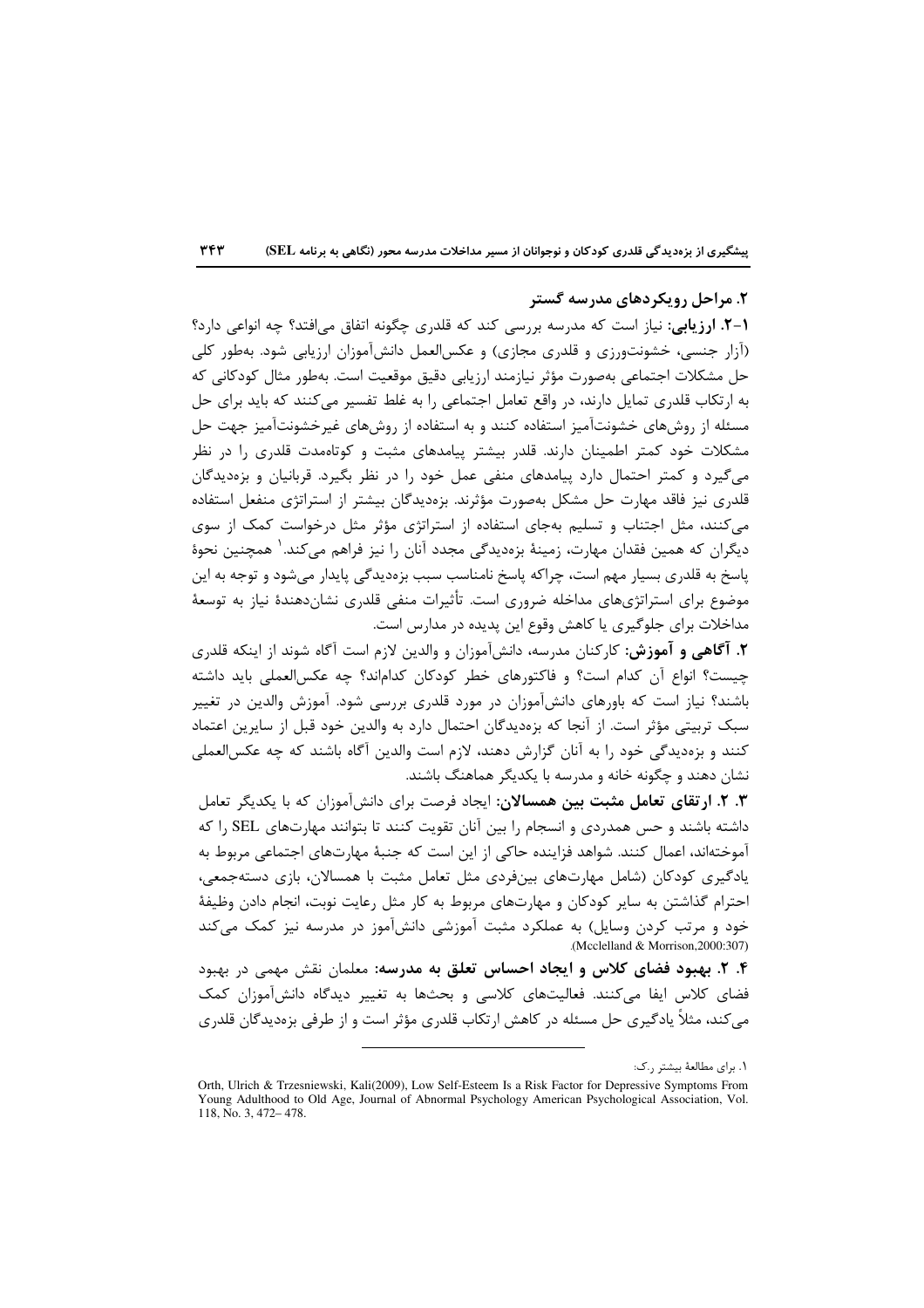ر ...<br>را دادست حقدتی کنفرگر و جرم شنگ هست دوره ۴۸، شهاره ۲، مامیز و ذمستان ۱۳۹۷

متحمل هزینهٔ اجتماعی میشوند و آن طرد از سوی همسالان است که دانستن همین نکته در کاهش قلدری و پاسخدهی مناسب مؤثر واقع خواهد شد. لازم است در کلاس تعاملات مثبتی از طریق برگزاری جشنها و جلسات گروهی ایجاد شود. همچنین احساس تعلق داشتن به مدرسه، مدیران، معلمان و کارکنان مدارس با گروههای همسال هدفمند، می تواند احساس ارزشمند بودن و هدفدار بودن را در کودکان ایجاد کند، عزت نفس را در آنها رشد دهد و سبب تقویت حس مسؤولیتپذیری و خوداًگاهی در آنان شود. با این وصف مهمترین پیامد فرایند رفتن به مدرسه و تعلق داشتن به آن، افزایش مهارتهای اجتماعی لازم است و دانش آموزانی که در تعاملات اجتماعی با همسالان خود دچار مشکل هستند و به آنها تعلقی ندارند، بهنظر میرسد بیشتر در معرض خطر مشكلات عاطفى — اجتماعى و عملكرد تحصيلى ضعيف قرار داشته باشند. ٰ

همچنین نگرانی اصلی کودکان و نوجوانان قربانی این است که آنها امنیت ندارند ( & Hong Espelage:2012). بنابراین بایدتلاش کرد تا اطمینان حاصل شود که حقوق کودکان و نوجوانان در زمینهٔ ایمنی مورد حمایت قرار گرفته است. ایمنی کودکان و نوجوانان در مدرسه شامل بسیاری از عناصر مختلف سیاست و برنامههای مدرسه است. بخشهای زیر میتوانند به اثربخشی مدرسه در ابجاد مدرسه ايمن كمك كنند.

۱-۴-۲. امنیت در گزارش قلدری

قوی ترین دلیل کودکان و نوجوانان برای افشا نشدن بزودیدگی<sup>۲</sup> این است که اغلب آنها احساس شرم و ترس در پیش رو دارند (Gower& Borowsky:2013). سؤالات زیر به آنان کمک خواهد کرد تا با خيال راحت اتفاق قلدري را بازگو كنند.

-آیا مکانیسمهای رسمی و غیررسمی وجود دارد که کودک / نوجوان را قادر سازد تا اعتمادبهنفس خود را ارزیابی کند؟ (مثل تعیین کارکنان مدرسه بهعنوان مسؤول رسیدگی به قلدري، جعبهٔ محرمانهٔ ناشناس، فرم گزارش دانش آموزي).

-آیا کارکنان مدرسه در مهارتهای مورد نیاز برای پاسخگویی به گزارشهای دانشآموزان (مثلاً گوش دادن انعکاسی، غیر قضاوتی، کاهش احساس شرم، شناسایی حق اطمینان در مورد کودکان) آموزش ديدهاند؟

۰. برای اطلاعات بیشتر ر.ک:

Tse, Marina(2012), Social Skills & Selfe-Esteem Of College Students With Adhd, Journal of Appiled ciences ۲. نرخ افشاء به پیشگیری ثانویه، درمان و کاهش اثرات بلندمدت کمک میکند. زمانیکه قلدری یا سوءاستفادهای سالها بعد کشف مے،شود، درمان اثرات سخت ر خواهد بود. عدم افشا در پنج گروه طبقهبندی مے،شود و این به جهت ندانستن کودک از عکس|لعمل بزرگ ترها به هنگام افشا خواهد بود: ١. پنهان كارى، ٢. درماندگى، ٣. به دام افتادن مجدد، ۴. تأخير غيرمتقاعدكنندۀ عدم افشا و ۵-در خود فرو رفتن. شناسایی سن قربانی، جدیت سوءاستفاده، ارتباط با مجرم مسائلی است که در ماهیت افشا توسط کودک مؤثر است. نرخ افشا می¤واند نشاندهندهٔ تأثیر برنامههای آموزشی و تشویق کودکان به افشا باشد. در مقابل کاهش نرخ افشا میتواند نشاندهندهٔ کمتر شدن سوءاستفادهها یا شکست برنامهها باشد. برای مطالعهٔ بیشتر ر.ک:

Kowalski, R. M.; Morgan, C. A. and Limber, S. P. (2012). "Traditional bullying as a potential warning sign of cyber bullying". School Psychology International, 33(5): 505-519.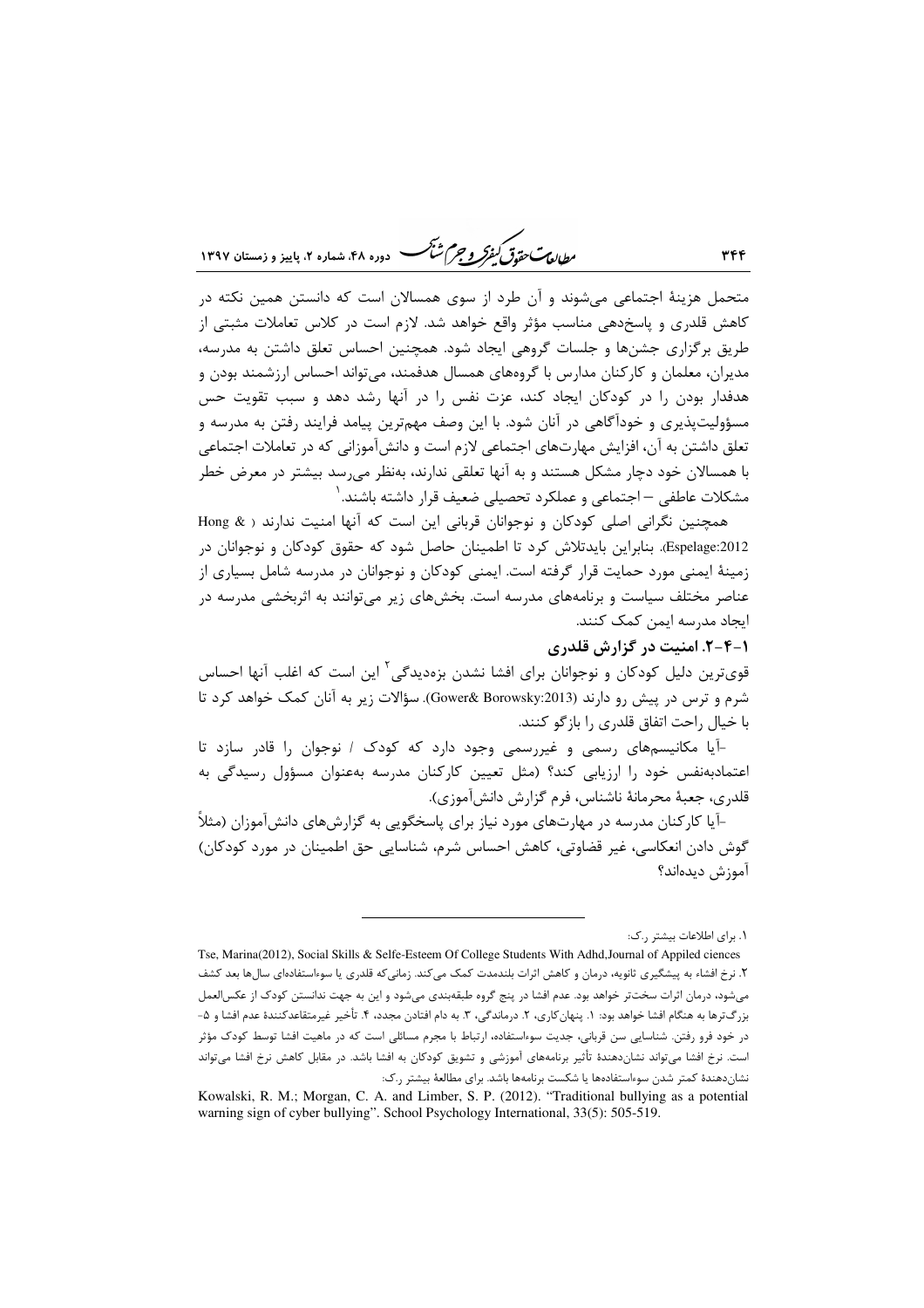-آیا مراحل برای گزارش دادن قلدری بهوضوح در برنامهٔ پیشگیری از قلدری مدرسه و سیاستهای اولیا و مربیان مدرسه مشخص شده است؟

-آيا مراحل گزارش دادن قلدري به تمام اعضاي جامعه و مدرسه (كودكان، نوجوانان، والدين، کارکنان مدرسه و اعضای مربوطه در جامعه) آموزش داده شده است؟

- آیا دانش آموزان مدرسه مشاهده می کنند که مدرسه به گزارشهای قلدری پاسخ میدهد؟ ۲. ۴. ۲. نظارت بر مشکلات قلدری

هنگامی که قلدری گزارش شده و بهطور مؤثر به آن پاسخ داده میشود، ضروری است تا اطمینان حاصل شود که قلدری متوقف شده است. تنها راه شناختن اینکه آیا قلدری متوقف شده است یا خیر، پیگیری با کودکان و نوجوانان قربانی است.

۴. ۴. ۲. برنامهریزی ایمنی برای کودکان و نوجوانانی که مورد تهدید قرار گرفتهاند؛

برای برنامهریزی ایمنی نیز مهم است ابتدا یقین حاصل کنیم که قلدریها متوقف شدهاند و کودکان و نوجوانان قربانی ایمن هستند. آموزشهای حل اختلافات و مشاورههای فردی و برنامههایی که بهطور انحصاری برای قلدر، قربانی یا هر دو، بدون مشارکت دانشآموزان دیگر طراحی میشود، بهاحتمال زیاد مؤثرند. همچنین برنامهریزی ایمنی باید بر احساس امنیت در کل مدرسه متمر کز باشد، چراکه این احساس امنیت شکلدهندهٔ ادراک کلی دانشآموز از میزان رفاه، بهزیستی و رضایت کلی وی از زندگی درون مدرسه است.

۰۵. ۲. اجرای برنامهٔ SEL در مدرسه: کمک به دانشآموزان که در خصوص پیامدهای منفی قلدری فکر کنند و به آنان فرصتی داده شود که مهارتهای آموختهشده را تمرین کنند، مثلاً با ایجاد موقعیت فرضی قلدری که در آن دانشآموزان در خصوص حس همدردی خود از دیدن این صحنه صحبت کنند. همچنین مدارس به ایجاد یک سیستم حمایتی از بزهدیدگان قلدری نیاز دارند و برای یک مداخلهٔ درمانی نیاز به شناسایی مسائل روانشناسی مثل افسردگی و اضطراب است<sup>۱</sup> (Bornkamp:2015) که بهنظر می آید قسمت مشاورهٔ مدارس می تواند بهترین گزینه برای مداخلهٔ حمایتی در این زمینه تلقی شود. در واقع، مشاوران با توجه به خدماتی که به دانشآموزان در زمینههای تحصیلی ارائه می دهند، راه را برای آنان در جهت رسیدن به هدفهای آموزش و پرورش تسهیل میکنند. بدین ترتیب راهنمایی و مشاورهٔ تحصیلی موجب بازدهی و کارامدی بیشتر نظام

۱. نظر به اینکه قربانی مزمن توسط همسالان طی دوران مدرسه بهویژه قربانیان قلدری با طیف گستردهای از مشکلات از جمله افسردگی، اضطراب، عزت نفس پایین، تنهایی، اجتناب از مدرسه و عدم داشتن رفاقت بههمراه هستند، با توجه به تأثیرات مخرب بدرفتاری مزمن توسط همسالان در زندگی کودکان، هدف محققان این است که به درک دلایل قربانی مزمن بپردازند. دو فرضیه بررسی شد. اولین فرضیه این بود که عزت نفس پایین در طول زمان به پرورش قربانی شدن منجر میگردد. دومین فرضیه این بود که سطح عزت نفس کودکان بر آسیبپذیری رفتاری آنان در قربانی شدن حاکم است. چندین مطالعهٔ ارزشمند در این زمینه انجام

گرفته است که از جمله آن می توان به رسالهٔ جامع مقطع دکتری متئو (Matthew)، اشاره کرد. برای اطلاعات بیشتر ر.ک: Matthew, Kris(2012), The Role of School Climate In The Mental Healh & Victimization of Students In Military-Connected Schools. A Dissertation Presented to the Faculty of the usc graduate school university of southern California.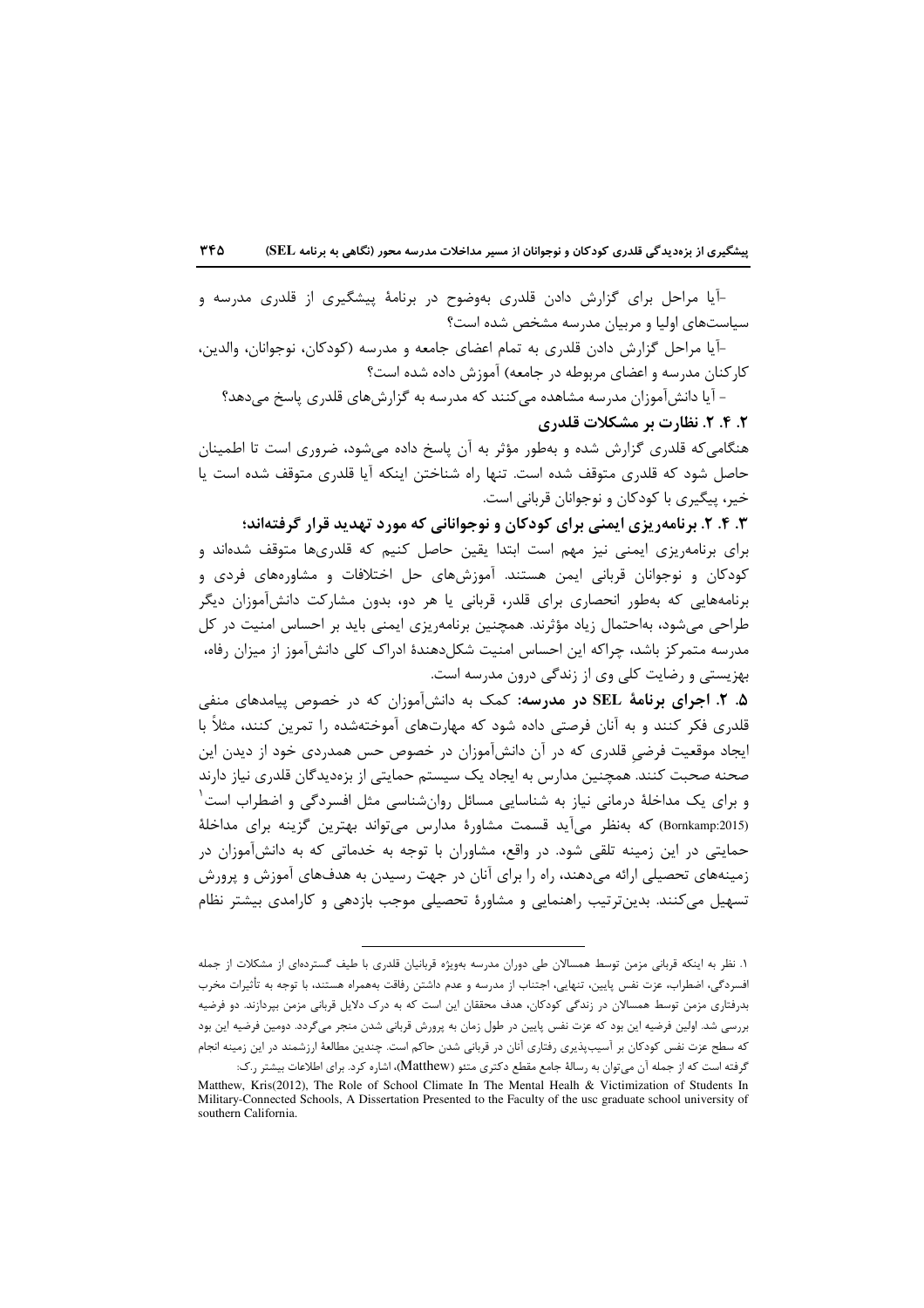ر ...<br>بطالعات تقد*ق گفتر و جرم شنگ* دوده ۴۸، شعاره ۲، پاییز و ذمستان ۱۳۹۷

آموزشی، افزایش پیشرفت تحصیلی و کاهش افت تحصیلی و تقلیل مشکلات رفتاری دانش[موزان خواهد شد (Finkelhor,2007:644).

به نظر میآید پیشگیری مؤثر از قلدری نیاز به تلاش چندجانبه دارد. کارکنان مدرسه باید سیاستها و روشهای مناسب داشته باشند و نیاز به روش مناسب برای کار با دانشآموزان درگیر قلدری است؛ اما یکی دیگر از نقاط قوت مهم برای حل مسئله، تمرکز در توسعهٔ مهارتهای اجتماعي و عاطفي كودكان است. اين مهارتها از توسعهٔ كودكان سالم و شادتر حمايت مي كند كه آمادهٔ یادگیری و کمک به ایجاد محیط امنترند؛ بنابراین، مدارس باید روی مهارتهای اجتماعی یادگیری (SEL) بهعنوان بخشی از تلاشهای آنها برای مقابله با مسائل قلدری تمرکز کنند. <sup>(</sup>

ب) نقش برنامهٔ SEL در ارتقای احساس تعلق به مدرسه و پیشگیری از بزهدیدگی قلدری احساس تعلق به مدرسه یک حالت روانشناسی است که در آن دانشآموزان احساس کنند خود و دیگر دانش آموزان مورد مراقبت و حمایت از طرف مدرسه هستند (حکیمزاده و همکاران۱۵۴:۱۳۹۱). برخورداری از احساس تعلق به مدرسه علاوهبر ایجاد محیطی سالم برای نوجوان در جهت کسب شخصیت مستقل و اجتماعی شدن، دارای بازده تحصیلی مثبتی نیز است. دانشآموزی که احساس تعلق به مدرسه داشته باشد، خود را در فعالیتهای مدرسه سهیم و متعهد میداند و همین امر سبب افزایش انگیزهٔ پیشرفت در دانش[موز در جهت رسیدن به اهداف موردنظر مدرسه می شود. فقدان تعلق به مدرسه نیز میتواند پیامدهای جدی نظیر عدم پیشرفت در مدرسه، تمایل به رفتارهای انحرافی و خطر ترک تحصیل را در پی داشته باشد.

گریف گرین<sup>۲</sup>(۲۰۰۸) احساس تعلق به مدرسه را بهعنوان کیفیت ارتباط و همبستگی دانش]موزان با همکلاسیها و معلمان خود تعریف کرده است. گودنو (۱۹۹۳) احساس تعلق به مدرسه را بهعنوان احساس پذیرش، احترام و حمایت محیط مدرسه از دانش آموزان تعریف مے ,کند. <sup>۴</sup>

١. یک مطالعهٔ میدانی که در بین دانشآموزان دختر دورهٔ متوسطهٔ شهر گرگان در سال ۱۳۹۶ با روش توزیع پرسشنامهٔ خودآزمون .<br>ناشناس انجام گرفته است نشان می<هد که میزان آموزش مهارتهای اجتماعی در بین دانش آموزان مورد مطالعه ۲۵ درصد و میزان آموزش مهارتهای احساسی صفر درصد بوده است که این آمار نشاندهندهٔ بیتوجهی به اجرای برنامهٔ آموزش مهارتهای اجتماعی – احساسی بهعنوان یک برنامهٔ آموزش جهانی در نظام آموزش و پرورش کشور ماست (آمار اعلامی مأخوذ از رسالهٔ دکتری نویسندهٔ مقالهٔ فوق با عنوان «پیشگیری اجتماعی از بزهدیدگی زنان از مسیر ارتقاء آموزش و آگاهی: موردپژوهی بزهدیدگیهای جسمی، جنسی، روانی و قلدری در بین دانشآموزان دختر دورهٔ متوسطهٔ مدارس سطح شهر گرگان و دانشجویان دختر دانشگاه علوم پزشکی گلستان با تأکید بر استراتژی غنی سازی مهارتهای اجتماعی» است.

<sup>2.</sup>GriffGreen

<sup>3.</sup> Goodenow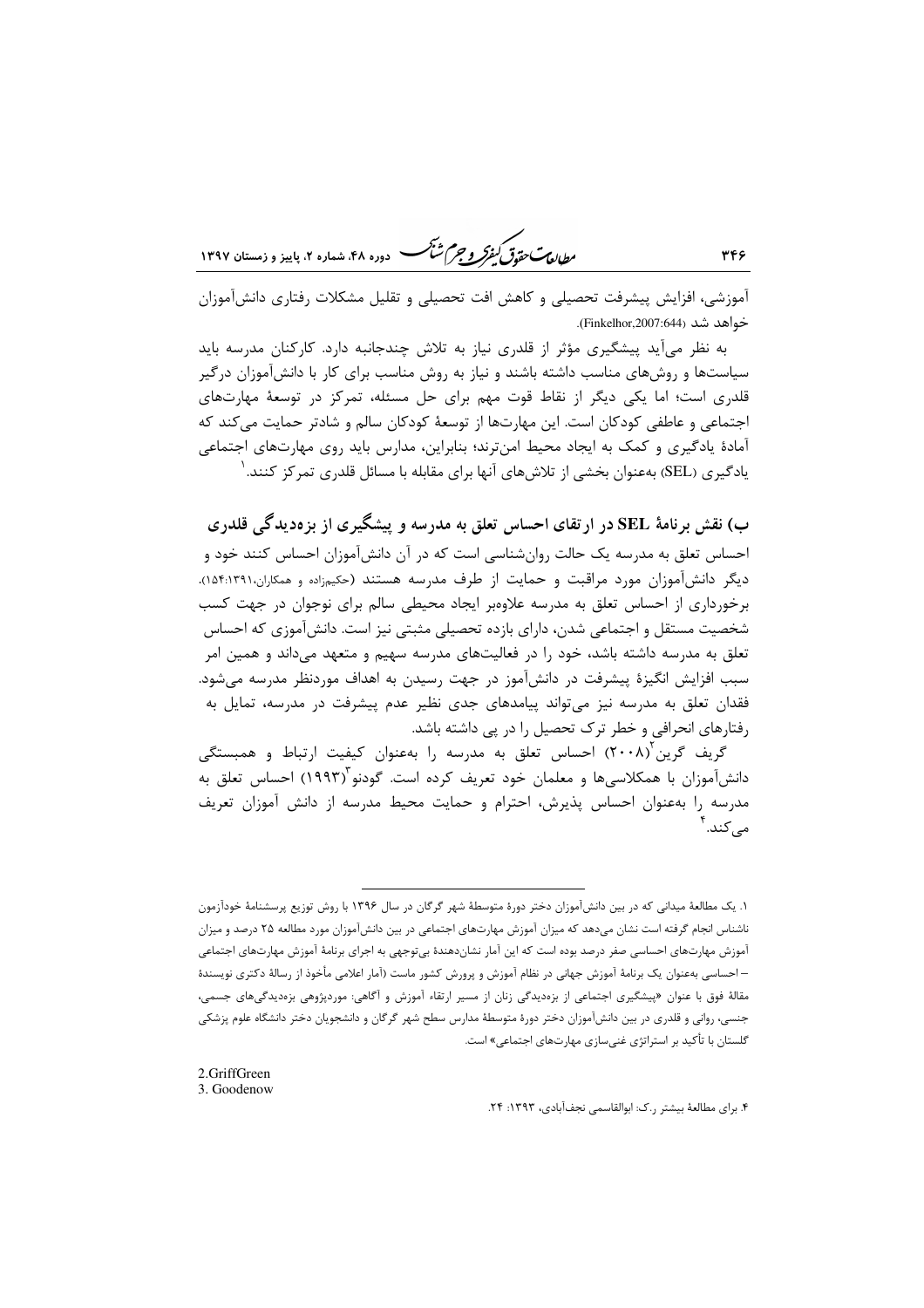تحقیقات انجامگرفته دربارهٔ احساس تعلق به مدرسه گویای تأثیرات مثبت این متغیر بر جلوگیری از سوءرفتار (مانند استعمال دخانیات، انحرافات جنسی، مشکلات روحی و روانی و رفتارهای خشونتآمیز) و آسیب و بزهدیدگی (مانند قربانی قلدری) در بین دانشآموزان در معرض خطر میباشد و این احساس در پیشرفت تحصیلی نیز مؤثر است.

دربارهٔ عوامل تأثیرگذار بر احساس تعلق به مدرسه عوامل متعددی ذکر شده است. از جمله تحقیقات راوی و جردن نشاندهندهٔ این مطلب است که عواملی مانند تنوع نژادی و قومیتی، قوانین سخت گیرانه در مدارس، افزایش جمعیت مدارس و کلاسها، سوء مدیریت در کلاسها، افزایش فعالیتهای فوق،رنامه، پذیرش بهوسیلهٔ دیگران، حمایت بینفردی و احساس تعلق تجربهشده، داراي ارتباط با افزايش يا كاهش احساس تعلق به مدرسه است (Rovai & Gordan,2004).

بنابراین می توان گفت، رویکردهایی که سبب ایجاد احساس تعلق به مدرسه می شوند عبارتاند از: رویکردهای دانشآموزمحور، رویکردهای مشارکتی، دیدگاهی که باعث ایجاد محیطی دموکراتیک و آزاد برای دانشآموزان می شود، رویکردهایی که سبب روابط اجتماعی می شود، کار در گروههای کوچک، فعالیت در تصمیمگیریهای گروهی، تقسیم کردن کارها و ترکیببندی گروه با تواناییهای مختلف. بەنظر می آید، برای اینکه احساس تعلق در مدارس افزایش پابد، باید به محیط فیزیکی دانشآموزان نیز توجه کافی داشته باشیم و این محیط را بهگونهای سامان دهیم که برای دانشآموزان با توجه به سن آنها جالب و دوستداشتنی باشد. از جمله عوامل تأثیرگذار روی جذابیت محیط عبارتاند از: محیط وسیع مدرسه، سرسبزی مدرسه، استفاده از رنگهای شاد در كلاسها و تركيببندي زيبا در كلاسهاي وسيع. از طرفي افزايش ارتباط ميان معلم و همسالان نیز از جمله مهمترین عوامل مؤثر روی احساس تعلق به مدرسه است.

در واقع، عوامل متعددی در سطح فردی (جنس، قومیت، اندازهٔ فیزیکی کلاس، شایستگی احساسی – اجتماعی) و در سطح مدرسه (آموزش مهارتهای احساسی- اجتماعی به دانشآموزان، اندازهٔ کلاس، گرایش قومیتی در بین دانشآموزان) ارتباط احساس تعلق به مدرسه و بزەديدگى ,ا نشان مے،دهد و اين با نظريەهاى ,شدمدار<sup>\</sup> از جمله نظريۀ اجتماعى-

۱. نظریههای رشدمدار شامل تأمین منابع سازماندهیشده به افراد، خانوادهها، مدارس یا جوامع برای جلوگیری از توسعهٔ بعدی مشکلات است. پیشگیری در این نظریه، ترجیحاً بایستی قبل از اینکه آسیب بهسختی برطرف شود یا جرم تثبیت شود مداخله می کند که به عنوان یک رویکرد منطقی به پیشگیری از جرم است. اصطلاح مداخله در دوران کودکی/ اوایل زندگی، برای برچسبگذاری یک متن وسیع از ادبیات مربوط به خدمات طراحیشده برای ارتقای سلامت و رفاه فرزندان از بدو تولد و خانوادههای آنهاست. در انگلستان منابع عظیمی از طریق برنامهٔ Sure Start به نیازهای خانوادههای با کودکان زیر چهار سال بهویژه در خانوادههای آسیبدیده اختصاص داده شده است. در ایالات متحده نیز برنامههایی مانند Start Head در دههٔ ۱۹۹۰ به جذب منابع در برنامههای اجتماعی پرداخته بود. خانهٔ المیرا نمونهٔ عالی از یک برنامهٔ پیشگیرانه است که اغلب بهعنوان مداخلهٔ زودهنگام

طبقهبندی میشود، زیرا نتایج بسیار سودمندی در مورد نوزادان و کودکان و جمعیت مادران جوان بود. برای مطالعهٔ بیشتر ر.ک: Shonkoff, J. P., & Meisels, S. J. (Eds). (2000). Handbook of early childhood intervention. Cambridge: Cambridge University Press.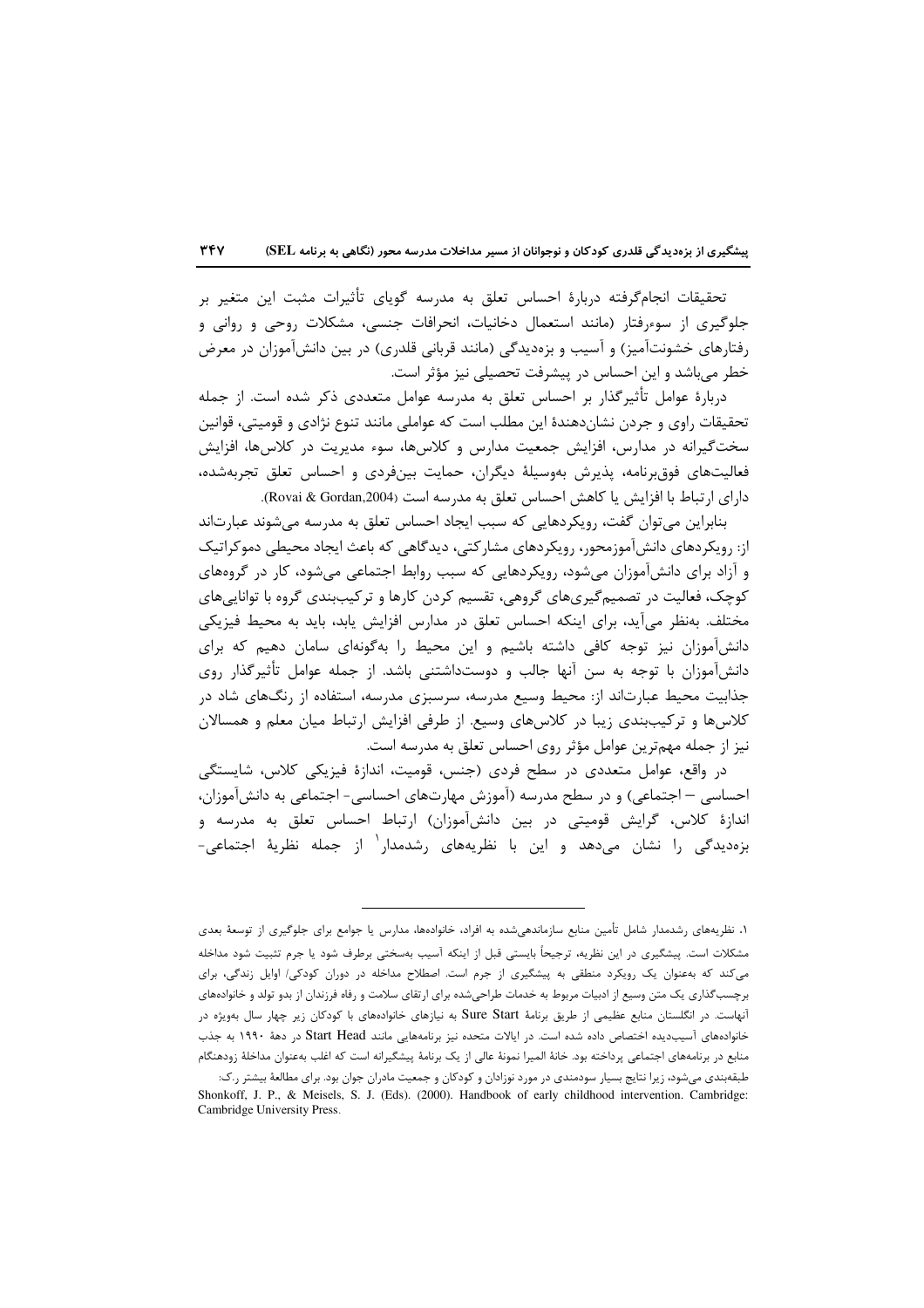مطالعات حقوق كنفركه وجرم شأكمسه -<br>- دوره ۴۸، شماره ۲، پاییز و زمستان ۱۳۹۷

; یستمحیطے, ' ساز گار است. بهطور کلی، رویکرد مدرسهمحور از برنامههای آموزش مهارت احساسی-اجتماعی حمایت می کند که این مهارت، محیط امن در کلاس درس حتی جهت یادگیری مشارکتی فراهم می کند. همچنین در مطالعات اخیر <sup>۱</sup> عوامل جمعیتی در سطح مدرسه ارتباط بین بزهدیدگی و احساس تعلق به مدرسه را توجیه می کند و در این مسئله سه عامل عمده بررسی میشود: ١. درک دانش آموز از ارتباط معلم- دانش آموز؛

٠.درک دانش آموز از ارتباط دانش آموز - دانش آموز؛

٢.در ک دانش آموز از مهارتهای آموختهشدهٔ احساسی- اجتماعی بهوسیلهٔ معلمان.

این سه جنبه هستهٔ اصلی برنامههای آموزش مهارت اجتماعی- احساسی است، چراکه با برنامههای آموزشی مدرسهمحور همردیف است. پرورش صلاحیت اجتماعی- احساسی دانشآموزان از طريق دستورالعمل اصولي و ايجاد محيط مثبت در مدرسه است.

در نهایت می توان گفت، مهارتهای اجتماعی- عاطفی اجزای کلیدی در مقابله با مشکل قلدری هستند. مهارتهای یادگیری اجتماعی\_ عاطفی به همهٔ کسانی که درگیر قلدری هستند کمک مي كند و مي توانند به احتى به برنامههاي درسي مدرسه برسند. آموزش اين مهارتها نه تنها سبب میشود محیطی امن و مثبت در مدارس ایجاد شود، بلکه کودکانی سالم را فراهم میکند که آمادهٔ یادگیری هستند. شکل ۱ اهمیت ساختار آموزشی را در رویکرد SEL نشان می دهد که متضمن مجموعهای از مهارتهاست.

۱. طبق این رویکرد بزهدیدگی بهصورت مجزا اتفاق نمی|فتد، بلکه این پدیده نتیجهٔ پرورش مهارت ارتباط فرد با خانواده، مدرسه و گروه همسالان است. این نظریه منطبق با رویکرد مدرسهمحور است که بزهدیدگی قلدری را یک مشکل اصولی میداند که نیاز به بررسی عوامل فردی، گروهی، همسالان، کلاس درس، معلمان و عوامل مدیریتی در تبیین این پدیده میداند. برای اطلاعات بیشتر ر.ک:

Brooks-Gunn, J., Fuligni, A. S., & Berlin, L. J. (2003). Early child development in the 21st century: Profiles of current research initiatives. New York; London: Teachers College Press.

۲. از جمله میتوان به مطالعات توماس جانگرت (Tomas Jungert) در سالهای بین ۲۰۱۲–۲۰۱۷ اشاره کرد.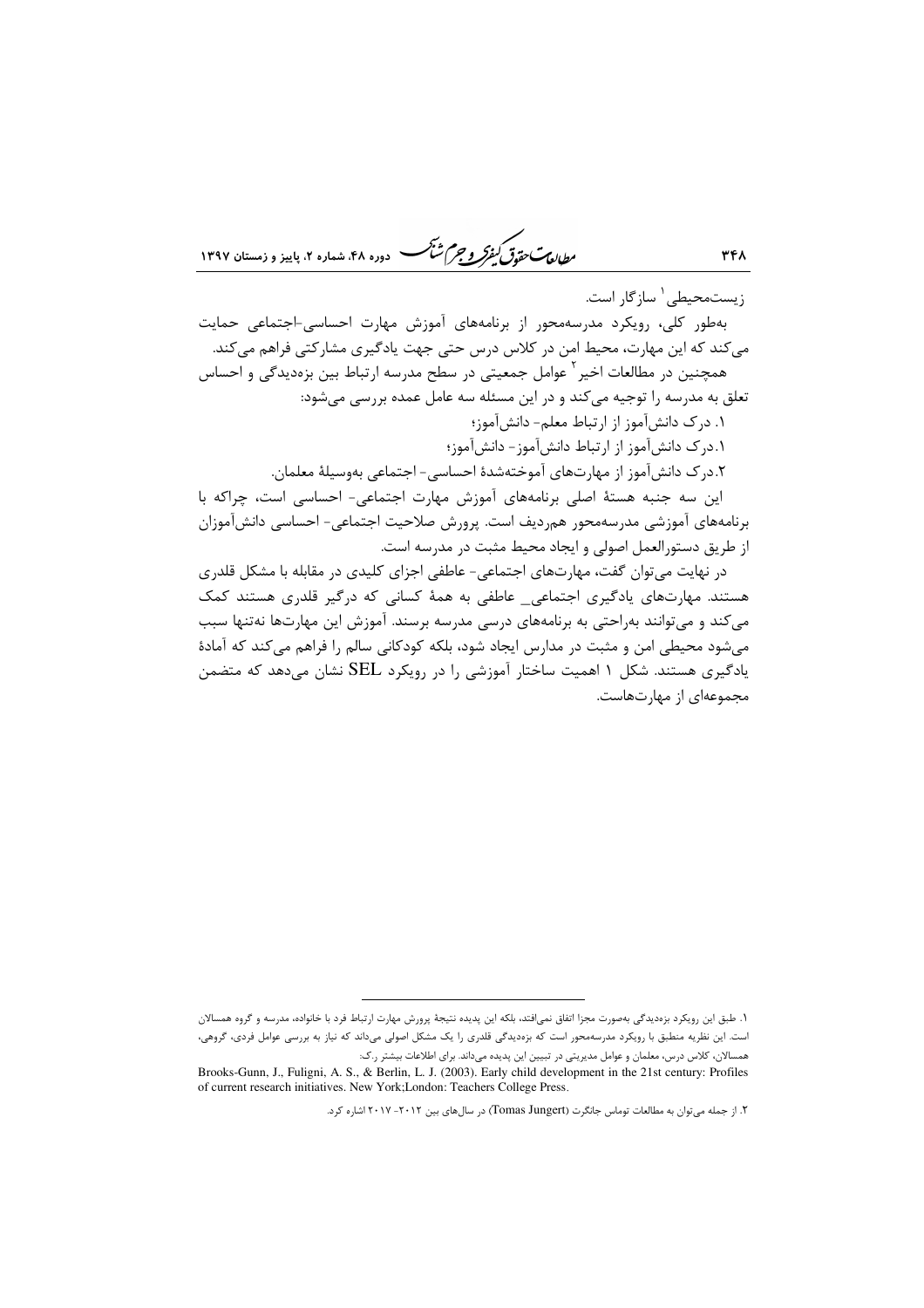

ج) پیشگیری خاص در مورد کودکان خاص / کودکان با طیف اوتیسم نادیده گرفتن و سوءاستفاده از کودکان میتواند بر هر کودک تأثیر بگذارد، اما کودکان دچار مشکل یا معلول، بهنظر میرسد در معرض خطر سوءاستفاده و بدرفتاری بیشتری نسبت به کودکان دیگر هستند. بسیاری از محققان <sup>۱</sup> معتقدند نگرش اجتماعی و دانش محدود در مورد کودکان ناتوان آنها را در معرض خطر، سوءاستفاده یا غفلت بیشتری قرار میدهد که برخی نگرشهای اجتماعی عبارتاند از: کودکان معلول جدا از همسالانشان،"متفاوت" و "غیرقابل قبول" بهنظر میرسند و خانواده نگاه متفاوتی به کودک ناتوان دارد و گاهی وی را موجب شرمساری میداند و والدین مهارت پاسخ به رفتار کودک خاص و منابع لازم جهت نظارت را ندارند.

١. از آن جمله ميتوان به آدامز (Ryan Adams)، ودز (Alisa G Woods) و تايلر (Julie Taylor) اشاره كرد.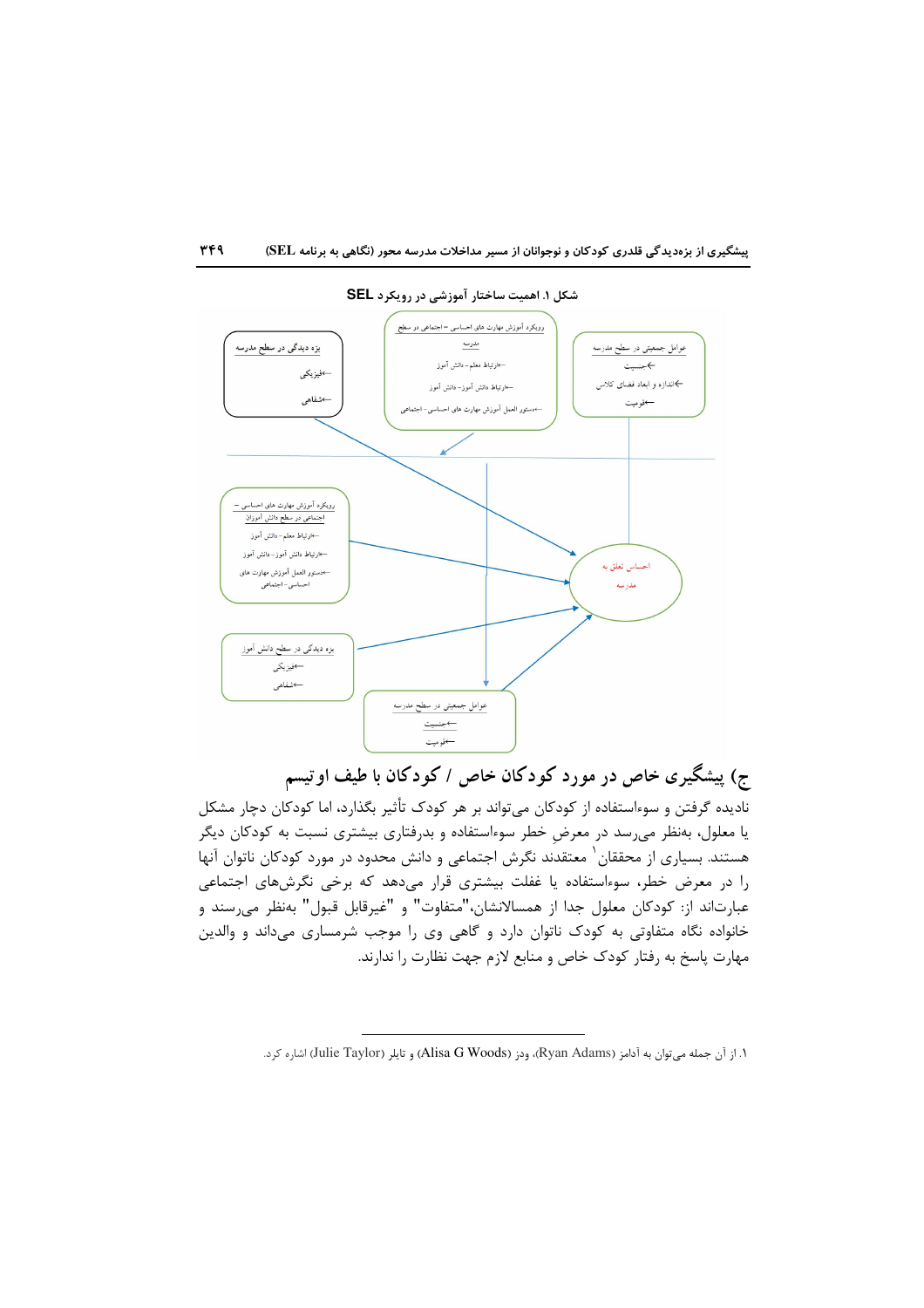ر .<br>مطالعات متحقق *کفوکر و جهم شنگ* دوره ۴۸، شعاره ۲، پاییز و زمستان ۱۳۹۷

تحقیقات نشان میدهد که در خصوص کودکان با اختلال اوتیسم (ASC)<sup>۱</sup> در حوزهٔ شیوع، عوامل خطر، تجارب و پیامدها و فرصتهای مداخله توجه ویژه صورت میگیرد و قلدری نیز مسئلهای جدی برای کودکان اوتیسم است. Klin, Volkmar, and Sparrow (2000) معتقدند که کودکان با اختلال اوتیسم قربانیان کامل<sup>آ</sup>هستند، چراکه نسبت به دیگران بیشتر در معرض قلدری قرار میگیرند و مشخصات اجتماعی و شناختی که در چنین افرادی دیده میشود، نقطهٔ شروع است. ماهیت این اختلال به معنای این است که مبتلایان به آن در روابط خود دچار مشکل و چالش هستند و شناسایی و پاسخ به رفتارهای قلدری برایشان مشکل است، بهویژه وقتی قربانی شدن تبدیل به یک عادت می شود.

در واقع قربانیان قلدری در درک اجتماعی مشکل دارند که بهعنوان افراد متفاوت یا منحرف از هنجارهای گروه همسالان شناخته می شوند. تجربیات اجتماعی کودکان با اختلال اوتیسم بهطور چشمگیری مشابه است. در شرایط اجتماعی، آنها بیشتر طرد و ضعیفتر از همسالان معمول خود هستند، نوعاً دوستان کمتری دارند و شبکههای اجتماعیشان محدودتر است و از طرف دوستان و همکلاسی@ای خود کمتر حمایت می شوند و اغلب بهعنوان «متفاوت» از ناحیهٔ همکلاسی@ای خود به دلیل مشکلات در فهم و مطابقت با هنجارهای احتماعی شناخته می شوند.

1. autism spectrum conditions

اوتیسم یا درخودماندگی نوعی اختلال رشدی از نوع روابط اجتماعی است که با رفتارهای ارتباطی، کلامی غیرطبیعی مشخص میشود. این اختلال بر رشد طبیعی مغز در حیطهٔ تعاملات اجتماعی و مهارتهای ارتباطی تأثیر میگذارد. کودکان و بزرگسالان مبتلا به اوتیسم، در ارتباطات کلامی و غیرکلامی، تعاملات اجتماعی و فعالیتهای مربوط به بازی، مشکل دارند. این اختلال، ارتباط با دیگران و دنیای خارج را برای آنان دشوار می سازد. برای مطالعهٔ بیشتر ر. ک: بهبهانی و کریمی مریدانی، ۱۳۹۴: ۵۸. 3. perfect victims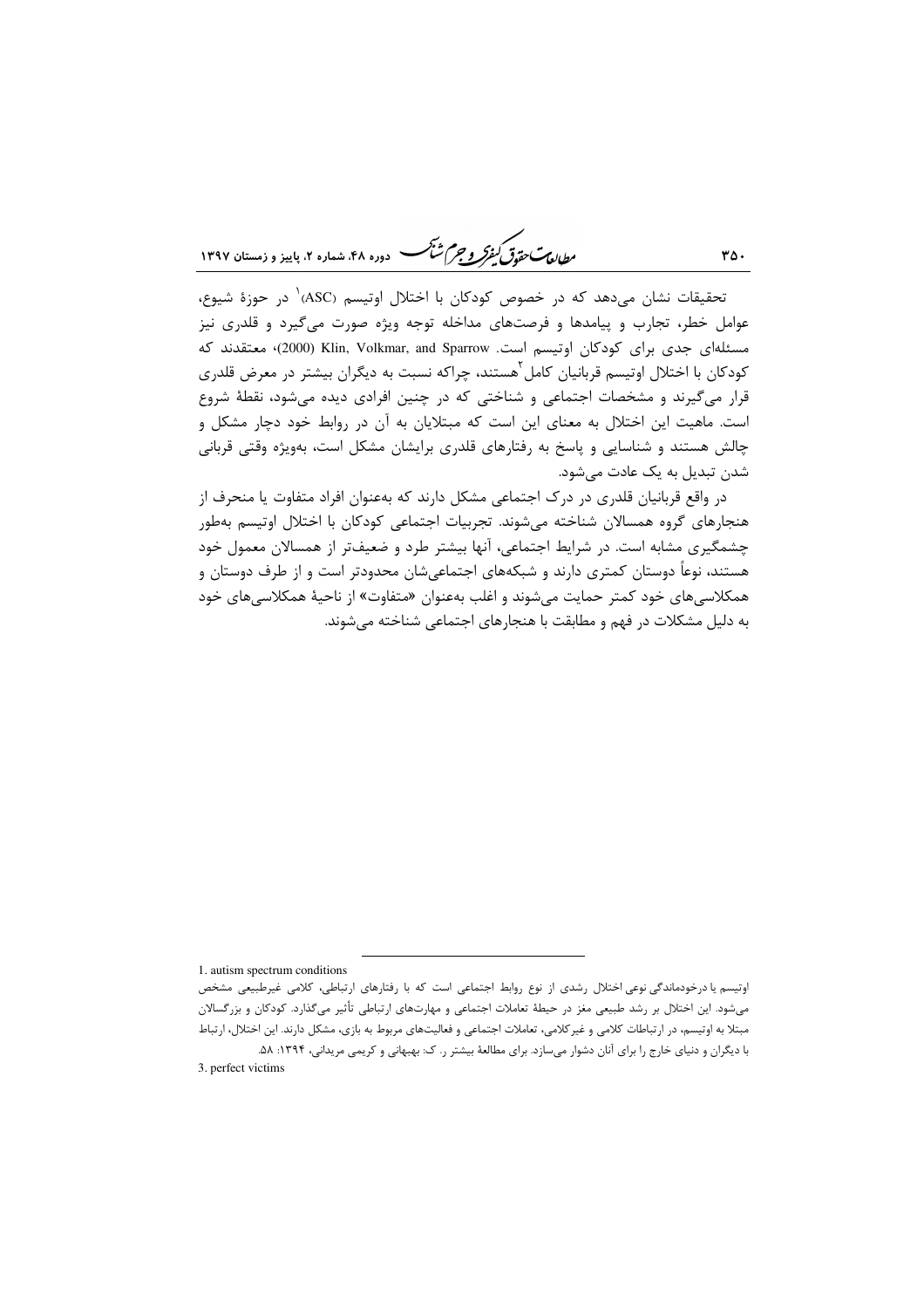

فقدان درک و آگاهی دربارهٔ اوتیسم به کاهش پذیرش «تفاوت» منجر میشود و نتیجهٔ ترکیب این عوامل کاهش تعامل مثبت با گروه همسالان است که این محدود شدن تعاملات خود، سبب میشود دانشآموزان با طیف اوتیسم مورد زورگویی و رد شدن از سوی اجتماع واقع شوند و ماحصل نهایی آن افزایش انزوا و تنهایی است. این برایند در نهایت به تأثیرات متقابل منجر میشود. برای کودکان با طیف اوتیسم نتایج منفی اجتماعی، انگیزه برای تعامل بیشتر را کاهش میدهد.

در سالهای اخیر تحقیقات بر بررسی قلدری در مورد کودکان اوتیسم متمرکز شده است و تحقيقات نشان مي<هد كه آنان نسبت به كودكان ديگر بيشتر مورد قلدري واقع ميشوند. تحقيقات هامفری و سیمز نشان میدهد میزان قلدری در کودکان اوتیسم حدوداً سه برابر بیشتر از کودکان مبتلا به نارساخوانی ْ یا افرادی است که بدون مشکل شناسایی شدهاند. مقایسهٔ انواع و تجربیات قلدری در بین کودکان با طیف اوتیسم نشان میدهد که آنان حتی نسبت به کودکان با ناتوانی در

۱. نارساخوانی یکی از انواع اختلال یادگیری است که در آن، با وجود هوش هنجار فرد مبتلا، مهارتهای خواندن و نوشتن بهعلت نقص در عملکرد سیستم عصبی مرکزی پایین تر از سطح مورد انتظار متناسب با سن است. نقایص ادراکی بینایی و شنوایی، ضایعات مغزی و ژنتیک میتواند سبب بروز این اختلال شود (تاجیک و همکاران، ۱۳۹۱).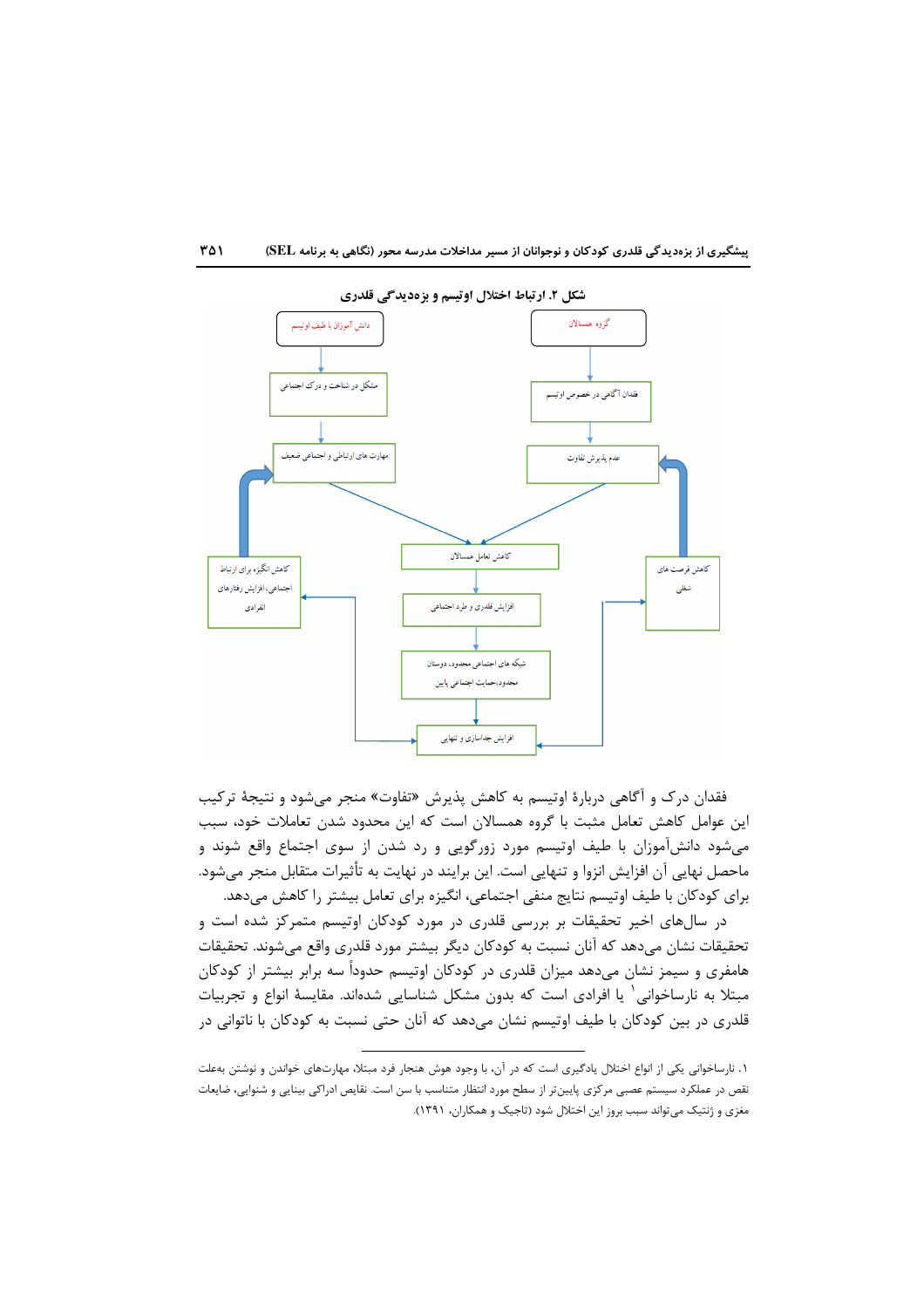ر ...<br>را دادست حقدتی کنفرگر و جرم شنگ هست دوره ۴۸، شهاره ۲، مامیز و ذمستان ۱۳۹۷

یادگیری، نقص توجه و بیشفعالی (ADHD)، ٰ بیشتر در معرض قلدری قرار می گیرند ( & Humphrey Symes,2010). اگرچه تحقیقات مرتبط با عوامل ریسک در دوران کودکی (متغیرهای مرتبط با افزایش قرار گرفتن در معرض خطر) و عوامل حمایتی (متغیرهای مرتبط با کاهش قرار گرفتن در معرض خطر) فاکتورهای مرتبط با بزهدیدگی قلدری را به چند عامل مرتبط دانستهاند، بیشتر مشکلات رفتاری قربانی را با بزهدیدگی قلدری بهعنوان عامل ریسک در نظر گرفته و کودکان با طيف اوتيسم بهعنوان سطح بالاي اين مشكلات شناخته شدهاند.

عوامل متعددی کودکان با طیف اوتیسم را در معرض خطر قرار میدهند. افراد مبتلا به اوتیسم اغلب از نیازهای خود اطاعت می کنند، وابسته به دیگران هستند، تمایل به تسلیم دارند و در نتیجه از دیگران آسیبپذیرند. علاوهبر این ممکن است قضاوت ضعیف و عدم مهارتهای اجتماعی، آسیب پذیری بهویژه قلدری را در آنان افزایش دهد. این فقدان همراه با کمبود مهارتهای ارتباطی می تواند موجب شود که این افراد آسیبپذیرتر باشند. برنامههای SEL برای کودکان اوتیسم شامل مهارتهای خودکفایی مانند توانایی تشخیص وضعیت بالقوه خطرناک است. مهارتهای ابراز وجود از استراتژیهای مهم برای پاسخ دادن به قلدری هستند. این مهارتها عبارتاند از: عکسالعمل کلامی در پاسخ به قلدری یا رفتار فرار که در آن فرد از حضور در کنار مجرم یا از منطقهٔ خطر خارج میشود. علاوهبر آموزش مهارتهای رفتاری و راهبردهای جلوگیری از قلدری، بخش آموزشی مناسب نیز باید در برنامهٔ درسی قرار گیرد.

به هر حال ریشههای قلدری پیچیده و چندبعدی است و ازاینرو روشهای مداخله باید این را منعکس کنند. تمرکز بر یک جنبه بعید است که در درازمدت نتایج موفقیتآمیز داشته باشد. علاوهبر این، استراتژیها باید در سیستمها و شیوههای موجود در مدارس بهکار روند تا بتوانند پایدار باشند و نیاز مبرم به پدیدهٔ *«برنامه برای هر مشکل»* است، بنابراین، مداخلات باید در رویکرد وسیع تر طراحی شوند تا روابط اجتماعی را بهطور کلی تسهیل کنند. در نقطهٔ شروع پیشگیری از قلدری در کودکان اوتیسم لازم است ابتدا نیازهای این کودکان شناسایی شود، چراکه در دهههای اخیر مطالعات منظم و متاآنالیز زیادی در این حوزه انجام گرفته است، ولی با وجود نتایج مثبت اثرات مداخلات قلدری همیشه عملاً قابل توجه نیستند و بیشتر احتمال دارد که بر دانش و نگرشها تأثير بگذارند تا رفتار واقعي، بنابراين روابط مثبت و مهارتهاي اجتماعي بايد بهعنوان منابع حفاظتی در نظر گرفته شوند. در نهایت در مورد دانشآموزان با طیف اوتیسم، مداخلات متمرکز برای توسعهٔ اجتماعی، مهارت و درک قلدری پیشنهاد می شود.

#### نتىحە

جرمشناسی اولیه با محوریت مجرمان و توجه بهخصوصیات و انگیزههای آنان شکل گرفت و به قربانیان جرائم توجه چندانی نمیشد. در سالهای اخیر بزهدیده، ویژگیها، فعالیت روزمره و سبک

1. attention

2. deficit hyperactivity disorder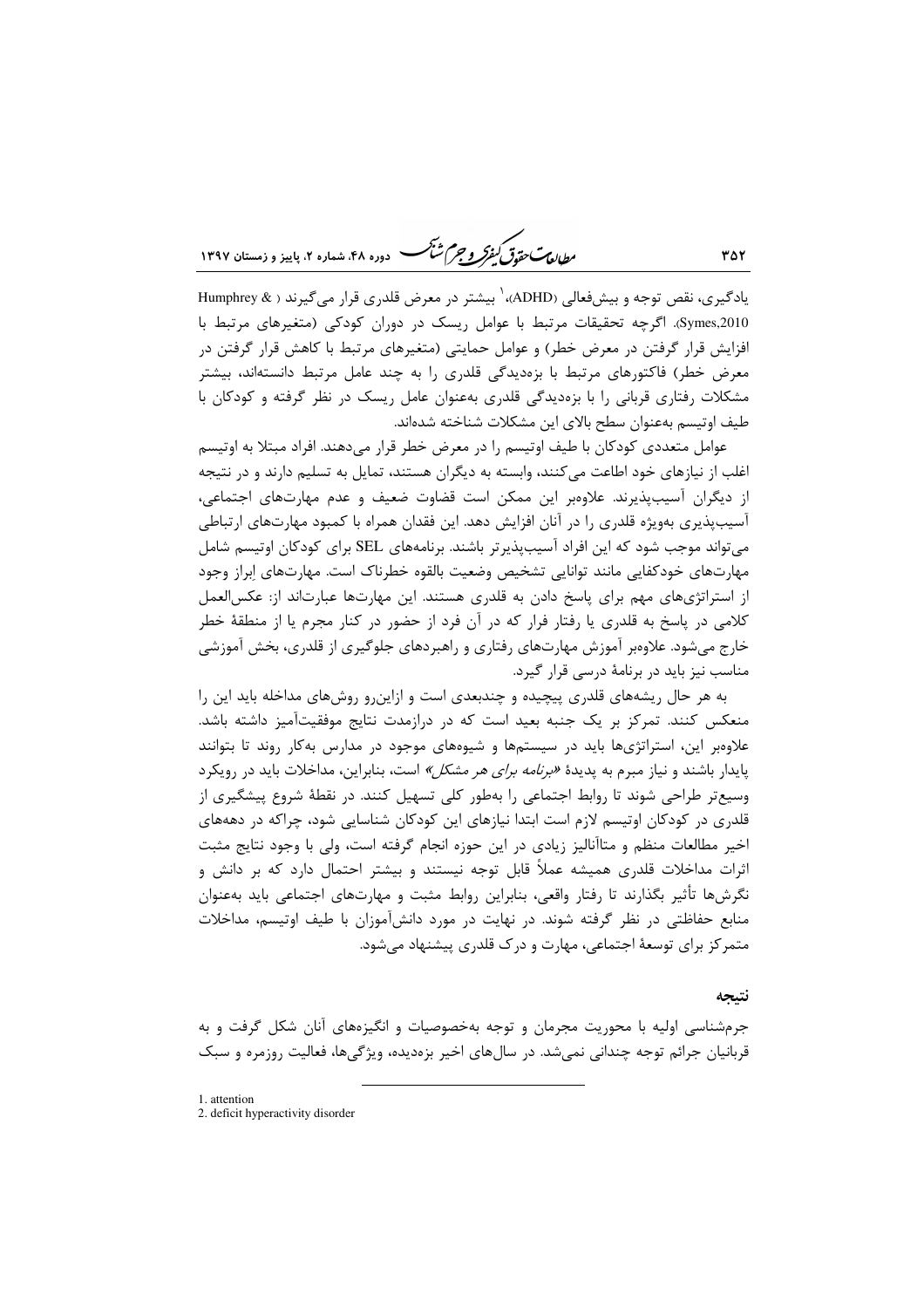زندگی وی مورد توجه جرم شناسان قرار گرفته است. دیدگاه جدید بر این امر می پردازد که بررسی و شناخت ویژگیهای قربانیان، به پیشگیری از جرم و بزهدیدگی کمک شایان توجهی خواهد کرد.

از طرفی کودکی دورهٔ نیاز است نه تکلیف. کودکان بهطور عام نیازمند حمایتاند و نهادهای مختلف جامعه، از نهاد خانواده و مدرسه تا نظام عدالت جنایی در قبال آنها مسؤول هستند. برخی کودکان بهسبب عوامل گوناگون روانی، اجتماعی و زیستی و … رفتارهای مسئلهدار از خود بروز میدهند که می تواند زمینهٔ بزهدیدگی آنان را در آینده فراهم کند. مدرسه بهعنوان خانهٔ دوم کودک نقش عمیقی در پیشگیری از بزهدیدگی وی در محیط مدرسه و خارج از محیط آموزشی خواهد داشت. در دنیای امروز برای مؤثر بودن برنامههای پیشگیری بهتر است از مسیرهای پیشگیری سنتی عدالت کیفری عبور کرده و مسیرهای نوینی را در دنیای مدرن انتخاب کنیم و اجرای مداخلات ویژه در زمینهٔ بقای دانشآموزان در معرض خطر در مدرسه بهویژه از طریق آموزش مهارتهای اجتماعی- احساسی مهمترین اقدام پیشگیری از بزهدیدگی تلقی می شود.

ضرورت پرورش مهارتهای اجتماعی یک کودک، در بسیاری از موارد، زمانی احساس می شود که افراط در رفتار نامطلوب به چشم میخورد و علت آن نبودن رفتار مطلوب در مجموعه رفتارهای کودک است. انتخاب رفتار مطلوب بهجای رفتارهای مسئلهساز به عوامل بسیاری بستگی دارد که معمولاً ارزیابی ذهنی افراد ذیربط از آن جمله است. برای آموزش تقریباً هرچه در حد درک و توان کودکان است، روشهایی وجود دارد. ازاین رو در گلچین مهارتهای اجتماعی برای کودکان، انتخاب رفتارهایی که برای آنان ارزشمند باشد، اهمیت خاصی دارد.

بنابراین، مدارس باید روی مهارتهای اجتماعی یادگیری اجتماعی \_عاطفی (SEL) بهعنوان بخشی از تلاشهای نظام آموزشی برای مقابله با مسائل قلدری تمرکز کنند.SEL شامل توسعهٔ سیستماتیک یک مجموعهٔ هستهای از مهارتهای اجتماعی و عاطفی است که به کودکان کمک می کند تا بهطور مؤثر به چالشهای زندگی دست پابند. شایستگیهای اجتماعی-عاطفی به ایجاد محیطهای مدرسه امن از لحاظ فیزیکی و احساسی منجر میشود. فقدان مدیریت احساسات، ممکن است ریسک بزهدیدگی را در دانشآموزی را که مستعد ابتلا به آزار و اذیت است، افزایش دهد. در حقیقت، میتوان گفت که دانشآموزانی که در معرض آسیبپذیری بیشتر از همسالان خود قرار دارند، بیش|زحد فعال|ند، شبیهسازیهای هیجانی را نشان میدهند، یا از لحاظ احساسی ناپایدارند. تشدید مشکل این است که تقریباً نیمی از کودکانی که مورد آزار و اذیت قرار می گیرند، با واکنش های شدید عاطفی مانند فریاد زدن و گریه کردن موجب تشدید قلدری می شوند. مدیریت احساسات خوب، نه تنها مانع از تبدیل شدن کودکان به قربانیان قلدری می شود، بلکه به آنها کمک می کند تا بهدرستی به قلدری پاسخ دهند. علاومبر این، بهنظر می رسد دانشآموزانی که مهارتهای مدیریت احساسات ندارند، احتمال بیشتری دارد که دیگران را مورد ضرب و شتم قرار دهند. پس آموزش مهارتهای مدیریت احساسات نهتنها به دانشآموزانی که مورد آزار و اذیت قرار میگیرند، بلکه کسانی که بهاندازهٔ کافی در معرض ابتلا به این بیماری قرار دارند، کمک میکند. تجربیات در مدیریت احساسات در مرحلهٔ دوم، به کودکان کمک میکند تا مهارتهای مدیریت احساسات را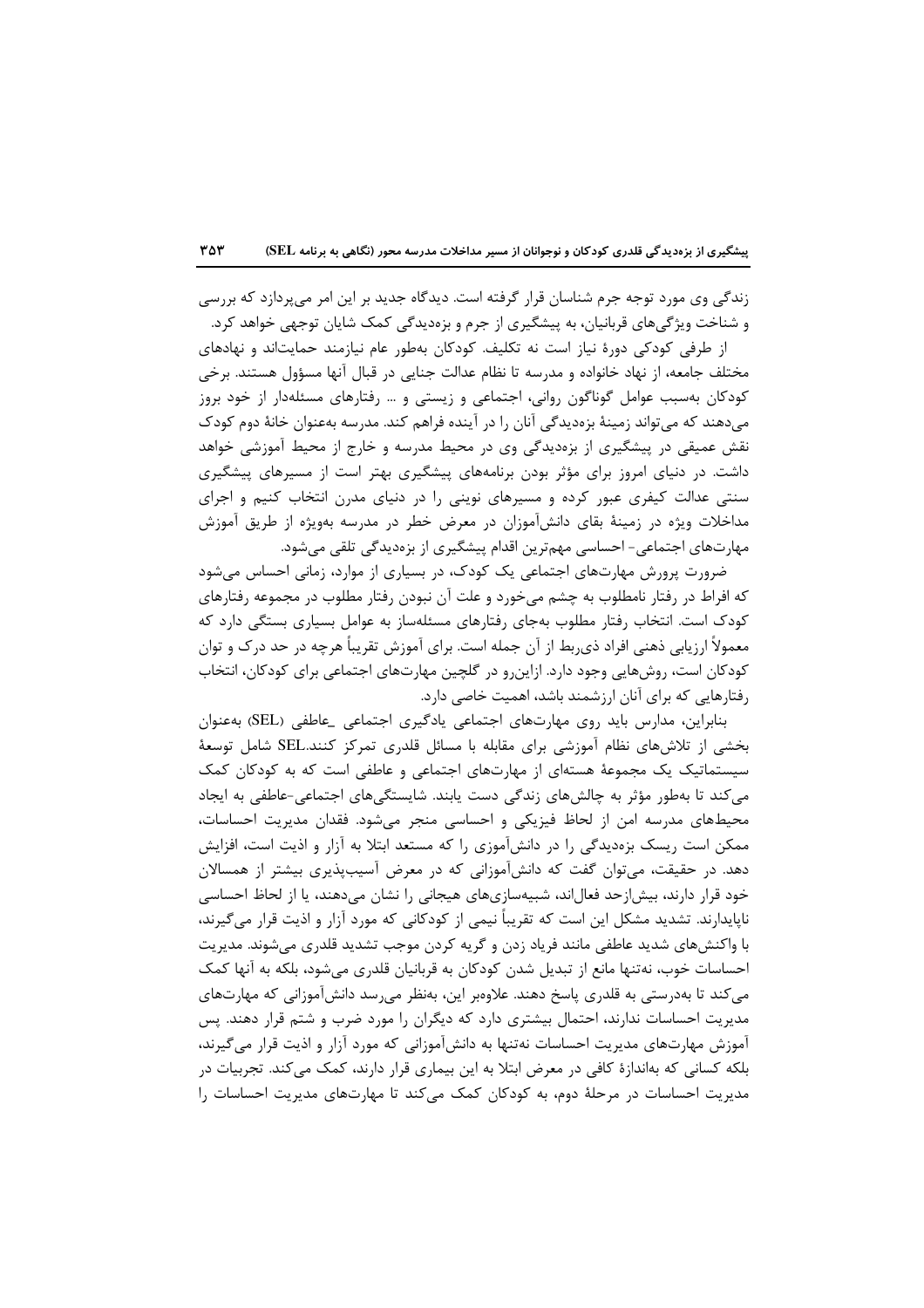ر<br>مط*ال*ی تحقی*ق گفتر و جرم شنگ* دوره ۴۸، شعاره ۲، مامیز و زمستان ۱۳۹۷

توسعه دهند. اطفال به شناسایی احساسات خود (بهویژه احساسات قوی) و شرایطی که ممکن است در این احساسات ایجاد شود، آموزش داده میشوند. یادگیری برای مدیریت احساسات قوی ممکن است به هر دو کودک قلدر و بزهدیدهٔ قلدری کمک کند.

در واقع، دانش آموزانی که مورد آزار و شکنجه قرار می گیرند، می توانند یاد بگیرند که از گریه و اقدام تلافیِ جویانه یا پاسخ دادن به شیوههای این دست که ممکن است آنها را بهعنوان اهداف آسان برای قربانی شدن قرار دهد، دوری گزینند. کودکانی که مهارت حل مشکلات اجتماعی دارند، می توانند مشکل را شناسایی کنند، راهحلهای احتمالی را تشریح و عواقب آن را در ک کنند.

توانایی ایجاد و حفظ دوستان نیز عامل مهم حفاظتکننده در برابر قلدری است. دانش آموزانی که حداقل یک دوست دارند، کمتر محتمل است توسط همسالان مورد آزار و اذیت قرار گیرند. یکی دیگر از مؤلفههای ایجاد روابط مثبت، شناختن این است که چگونه و چه زمانی به قلدری پاسخ داد و بتوان بین پاسخهای پرخاشگرانه و منفعلانه تفکیک کرد.

به هر حال مهارتهای اجتماعی- عاطفی اجزای کلیدی در مقابله با مشکل قلدری هستند. مهارتهای یادگیری اجتماعی ِ عاطفی به همهٔ کسانی که درگیر قلدری هستند کمک می کند و مے توانند به احتی به برنامههای درسی مدرسه برسند. آموزش این مهارتها نهتنها سبب می شود محیطی امن و مثبت در مدارس ایجاد شود، بلکه کودکانی سالم را فراهم میکند که آمادهٔ یادگیری هستند. در واقع در سطح دانش آموزان، مدارس با استفاده از چارچوب SEL مهارتهای دانشآموزان را در زمینههای خودآگاهی، خودمدیریتی، آگاهی اجتماعی، روابط و تصمیمگیری مسؤولانه آموزش میدهند. این مهارتهای اصلی SEL مهارتهای بنیادی هستند که دانشآموزان برای مقابله با قلدری نیاز دارند و این شش مهارت اغلب با هم همپوشانی دارند و مکمل یکدیگرند.

در نهایت اینکه در خصوص پیشگیری از بزهدیدگی کودکان و نوجوانان باید راهکارهای معقول و سنجیدهٔ مرتبط با مسئله، در طرح یک سیاست جنایی شایستهٔ ملحوظ نظر قرار گیرد و بر مسئلهٔ آموزش بهویژه آموزش مهارتهای اجتماعی بهعنوان یک امر بنیادی تکیه شود و به موازات آن سایر ساختارها نیز اصلاح و تعدیل شوند که در چنین صورتی می توان به داشتن جامعهای سالم و ایمن امید بست و الا «کودکان بزهدیده از جامعه»، «جامعه را بزهدیدهٔ خود» خواهند ساخت.

در پایان پیشنهادهایی به شرح ذیل ارائه می شود:

• ایجاد صلاحیت اجتماعی در کودکان و نوجوانان دانشآموز که شامل تواناییهای میانفردی و ارتباطی است و پیامدهایی را در تعاملات اجتماعی در یی دارد که از لحاظ برقراری ارتباط با افراد و اشخاص مهم دیگر (مثل معلمان) مثبت ارزیابی میشوند.

• نظارت مستمر كادر مدرسه بر وضعيت تحصيلي دانشآموز و تلقى افت تحصيلى بهعنوان زنگ خطری برای بزهدیدگی دانشآموز.

•آموزش تجربی و تمرین مهارتهای رفتاری به دانشآموزان با استفاده از تمرینات کاربرگ، کارت تصویری، پوستر و … توسط مشاوران مدرسه.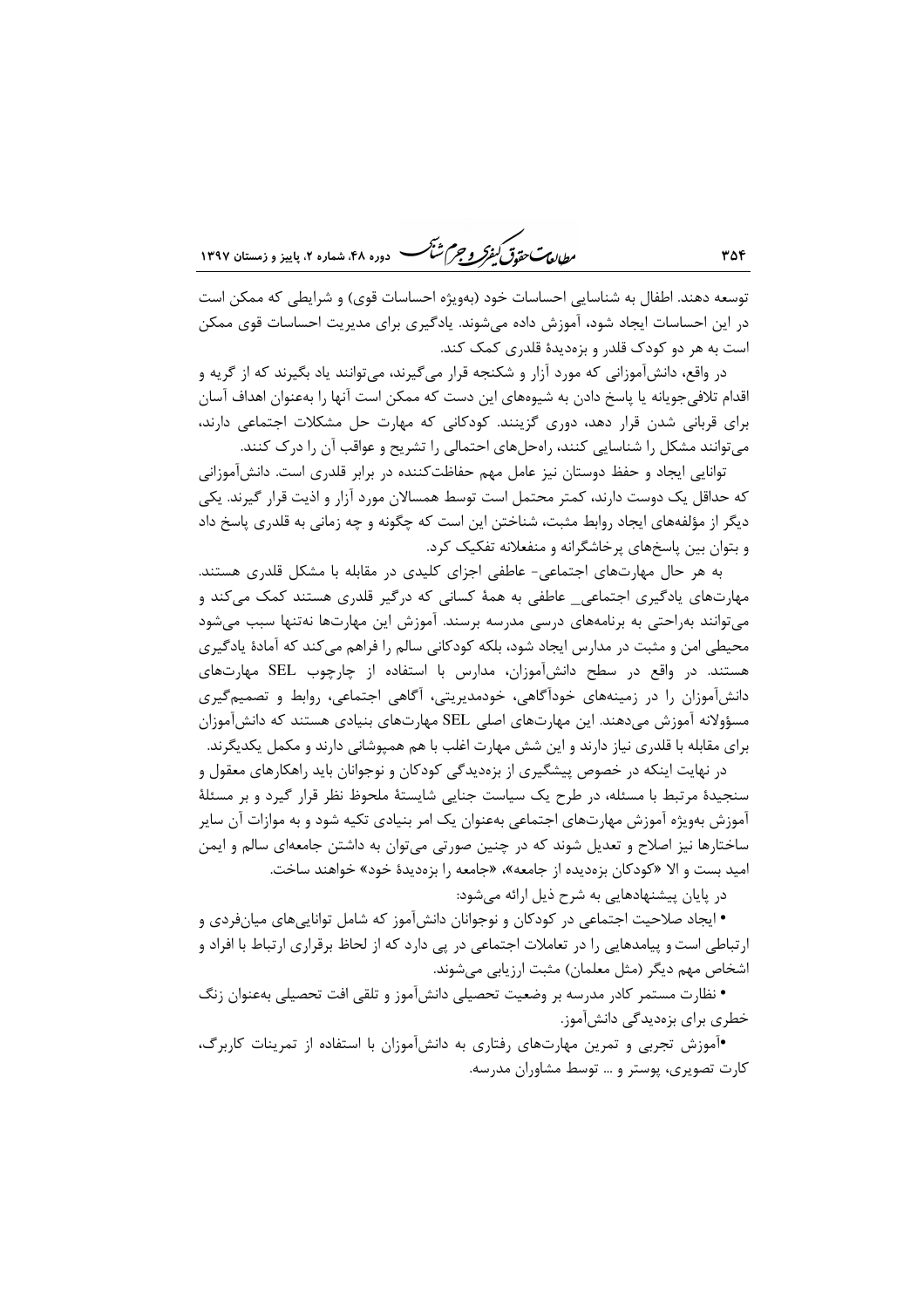• آموزش مثبتنگری به دانشآموزان و کاربست مداخلات مثبت بهمنظور ارتقای کیفیت زندگی، خشنودی بیشتر از زندگی، شادکامی و نشاط و دستیابی به خوش باشی (احساس ذهنی آسایش) توسط مشاوران جهت ایجاد احساس تعلق به مدرسه.

• ارتقای روابط مثبت در داخل و بین کل مدرسه برای تقویت یادگیری حمایتی و احساس تعلق به مدرسه.

• آموزش و توسعهٔ آگاهی در مورد قلدری، اهمیت روابط سالم و خودآگاهی در مورد استفاده از قدرت واقعی و در ک در روابط.

• پادگیری استراتژیهای مثبت برای مقابله با قلدری در بین کودکان و نوجوانانی که قربانی میشوند، کودکان و نوجوانانی که شاهد قلدری هستند، معلمان و دیگر کارمندان مدرسه.

• تأکید مؤکد نظام آموزشی بر یادهی و آموزش مهارتهای اجتماعی به کودکان و نوجوانان دانشآموز و بهرهگیری از تجربیات سایر کشورها در این زمینه بهویژه بهرهگیری از برنامهٔ جهانی SEL.

# منابع

### الف) فارسی

- ۱. ابوالقاسمی نجفآبادی، مهدی (۱۳۹۳). «تأثیر روش یادگیری مشارکتی بر احساس تعلق به مدرسه در بین دانشآموزان دبیرستانی شهرستان نجفآباد»، *مجلهٔ پژوهشهای برنامهٔ درسی،* دورهٔ چهارم، ش ۱.
	- ٢. بيابان گرد، اسماعيل (١٣٧۵). «عوامل مؤثر بر افت تحصيلي دانش[موزان»، فصلنامهٔ علوم تربيتي، ش ١٠٨، ص ١٣-۴.
- ۳. بهبهانی، سرور؛ کریمی مریدانی، محمد (مهر ۱۳۹۴). «بیماری اوتیسم از تشخیص تا درمان*»، مجلهٔ مهندسی پزشکی*، ش ۱۷۴.
- ۴. تاجیک، سیما؛ عادل قهرمان، منصوره؛ جلیلوند، لیلا (۱۳۹۱). «نقص پردازش زمانی شنوایی در کودکان مبتلا به نارساخوانى خارسانويسى»، *فصلنامة شنوايى شناسى*، دورة ٢١، ش ۴.
	- ۵. جوان جعفری، عبدالرضا؛ ثانی، سید مهدی (۱۳۹۱). *رهنمودهای عملی پیشگیری از جرم*، چ اول، تهران: میزان.
- ۶. چهلگردی سامانی، شیوا (۱۳۹۲). «بررسی نقش مدرسه در پیشگیری از جرم*»، فصلنامهٔ دانش انتظامی،* سال اول، ش ۴، ص ۵۸-
- ٧. حكيم<sub>ا</sub>:اده، رضوان؛ ابوالقاسمي نجفآبادي، مهدي؛ نجاتي، فرهاد (تابستان ١٣٩١). *«مقايسة احساس تعلق به مدرسه، انگيزة* پیشرفت تحصیلی در میان دانش آموزان مدارس هوشمند»، مجلهٔ علوم تربیتی دانشگاه شهید چمران، دورهٔ ۶، ش ۱، ص ۱۶۲ -
	- ٨. دوركيم، اميل (١٣٧۶). *تربيت و جامعهشناسي*، ترجمة علىمحمد كاردان، چ اول، تهران: انتشارات دانشگاه تهران.
		- ۹. علاقهبند، علي (١٣٧۵). *جامعهشناسي آموزش و پرورش،* تهران: روان.
- ۱۰. فردریش، لوزل؛ بندر، دوریس (۲۰۱۱). *آموزش مهارتهای اجتماعی به کودکان برای پیشگیری از رشد جامعهستیزی و جرم*، ترجمة جمشيد غلاملو، دانشنامة پيشگيري از جرم، تهران: ميزان.
	- ۱۱. گلشنی فومنی، محمد رسول (۱۳۷۵). جامعهشناسی آموزش و پرورش، تهران، انتشارات شیفته.
	- ۱۲. لازرژ، کریستین (۱۳۹۴). *درآمدی بر سیاست جنایی*، ترجمهٔ علی حسین نجفی ابرندآبادی، تهران: میزان
		- ۱۳. مهدوی، محمود (۱۳۹۰). پیشگیری از جرم (پیشگیری رشدمدار)، تهران: سمت.
			- ۱۴. معظمی، شهلا (۱۳۸۲). *فرار دختران، چرا؟* تهران: گرایش.